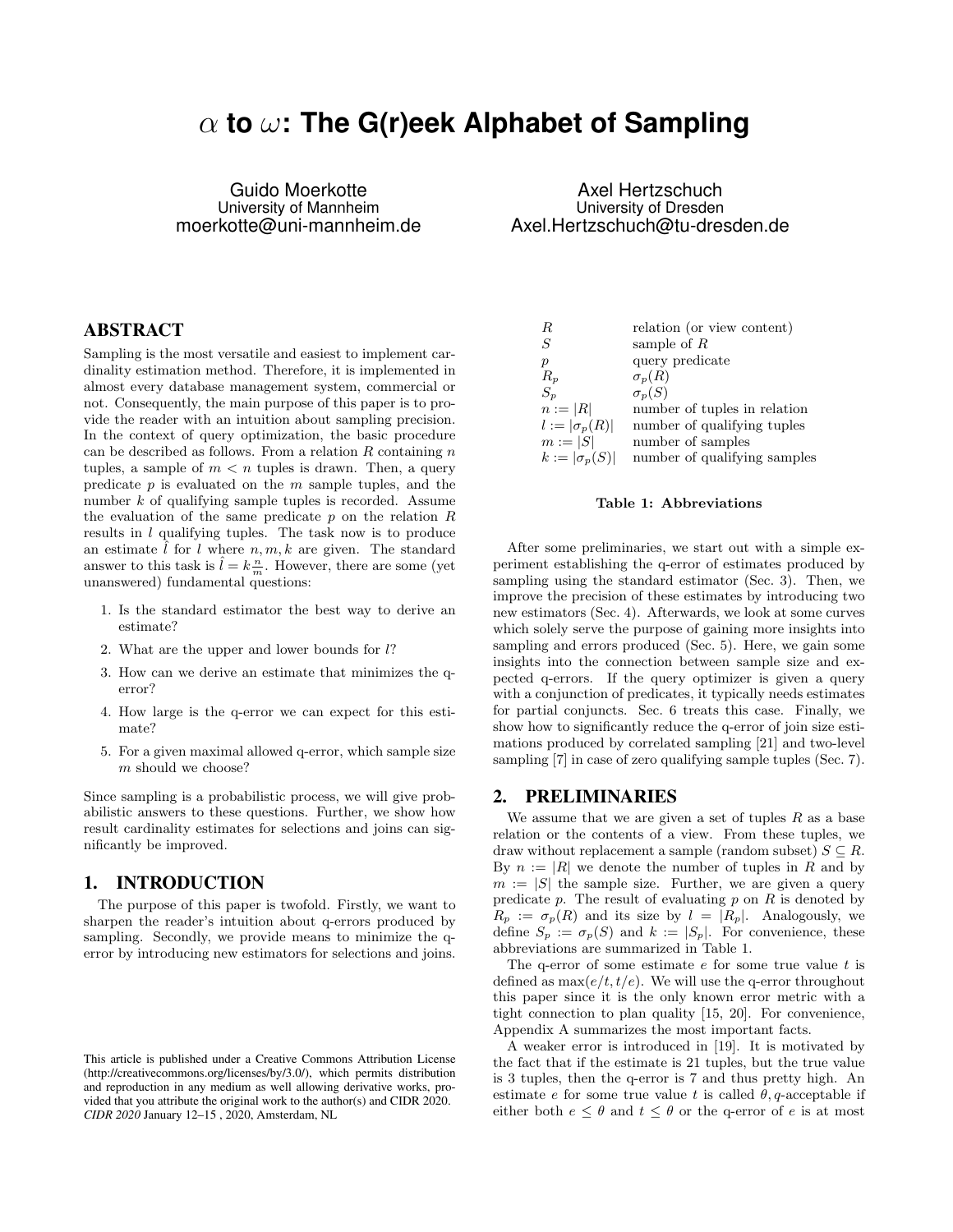q. It has been shown that a careful choice of  $\theta$  prevents the query optimizer from making wrong decisions [19].

Given a set of estimates (e.g., for many different queries), the q-error is the maximum of all q-errors of each estimate, and the  $\theta$ , q-error is the minimum q such that all estimates produced are  $\theta$ , q-acceptable. Thereby,  $\theta$  will be given.

# 3. THE START

The experiments reported are based on the forest data set<sup>1</sup>, which is a relation with 54 attributes and  $n = 581.012$ tuples. Since sampling is a random process, experiments with other datasets lead to similar results if sufficiently many and diverse queries are used. More on this can be found in Appendix B.

#### 3.1 The Standard Estimator

For the standard estimator  $EST_S$ , the estimated selectivity is  $|S_p|/|S| = k/m$  if  $|S_p| \neq 0$ . and  $1/|S|$  if  $|S_p| = 0$ . This approach is often found in current systems.

### 3.2 Experiment 1

For 10 different numbers of range predicates  $(z \in [2, 11]),$ 50.000 conjunctive query predicates containing z range predicates were randomly generated. For a given z, a random conjunctive query predicate is generated by picking z attributes at random. For each randomly picked attribute, a random range predicate is then generated by randomly picking two numbers from the domain of the attribute. Then, the smaller number serves as the lower bound of the range predicate, and the higher number serves as the upper bound. A query is rejected if it yields the empty result. For each of these queries, samples of different sizes (1000, 2000, 4000, 8000) are used to produce estimates using  $EST_S$ . Thus, a total of  $10*4*50000 = 2.000.000$  estimates is produced. The following table gives the number of queries for which  $EST_S$ exhibits a q-error larger than  $2.0^2$ , broken down by sample sizes:

| m    | $\#\text{query}$ |
|------|------------------|
| 1000 | 202438           |
| 2000 | 152860           |
| 4000 | 118390           |
| 8000 | 91503            |

These numbers are out of a total of 500.000 queries for each sample size. We observe that the number of estimates with a high q-error decreases only very slowly with increasing sample sizes. Remember that 1000 is a typical sample size used in current systems.

Fig. 1 shows the maximum observed q-error for different numbers k of qualifying sample tuples. We added a horizontal line at a q-error of 2.0 to make it easier to distinguish between good and bad estimates. We observe that the largest q-errors are found for those queries having a small k. Especially the case  $k = 0$ , i.e., no sample tuple qualifies, leads to the largest q-error: the estimates can be orders of magnitudes away from the truth even for large sample sizes.

Beyond  $|S_p| > 30$  or  $|S_p| > 40$ , sampling yields pretty precise estimates. Consequently, it is a good idea to have a



Figure 1: Forest: q-error vs. number of qualifying sample tuples  $(k = |S_p|)$ 

large sample of say 10000 tuples and stop if 30 or 40 sample tuples qualify among the first 1000 sample tuples. (For a formula calculating the exact value see next section and Sec. 5.4.) Thus, depending on the query, it may be possible that only a fraction of the samples must be read. The large sample extracted just serves as a fallback and must not always be processed in total. It simply consumes memory and only consumes as much cpu time as is necessary for the query. Let us see how often  $k$  exceeds 30 or 40 (again, out of 500.000 queries per sample size):

| m    | $\#( S_p  > 30)$ | $#( S_p  > 40)$ |
|------|------------------|-----------------|
| 1000 | 123735           | 109433          |
| 2000 | 156292           | 145671          |
| 4000 | 194909           | 177970          |
| 8000 | 233771           | 214777          |

Thus, for all these queries the predicate is evaluated on more sample tuples than necessary. Breaking early is not a new idea (e.g., [13, 12, 16]). However, the stopping critera used in these papers have no connection to the q-error. Our stopping criterion will exhibit a clear connection to the q-error and, thus, to plan quality.

However, even if the sample is large, still many queries will yield empty sample results:

| m    | $\#( S_p =0)$ |
|------|---------------|
| 1000 | 167888        |
| 2000 | 127585        |
| 4000 | 99350         |
| 8000 | 79982         |

# 4. A SIMPLE FORMULA

Recall that

| $\boldsymbol{n}$ | $:=$ $ R $           | number of tuples in relation |
|------------------|----------------------|------------------------------|
|                  | $l :=  \sigma_n(R) $ | number of qualifying tuples  |
|                  | $m :=  S $           | number of samples            |
|                  | $k :=  \sigma_n(S) $ | number of qualifying samples |

Then,  $k \leq l, k \leq m, l \leq n, m \leq n$ , and  $m - k \leq n - l$ must hold. Keeping this in mind, we can see that the total number of samples is  $\binom{n}{m}$  and the number of samples for a given combination of l and k is  $\binom{n-l}{m-k}\binom{l}{k}$ . If each sample is equally likely, we can conclude the following:

<sup>1</sup>http://kdd.ics.uci.edu/databases/covertype/covertype.html  $2F$ For an argument why 2.0 is a reasonable boundary for the q-error in order to distinguish good from bad estimates see [20] or Appendix A.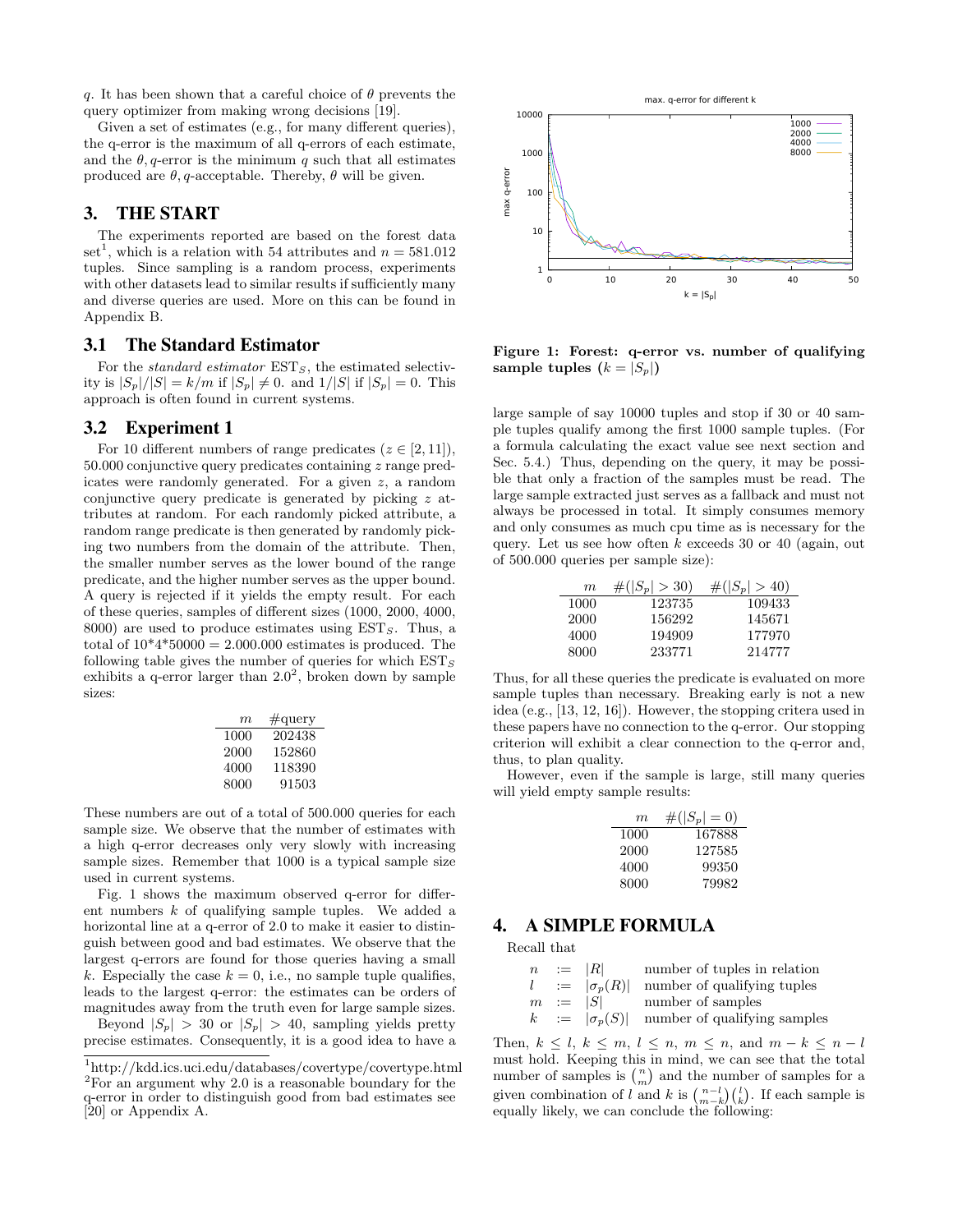|                  |              |            | Sample A |                | Sample B   |            |         |                | Formula        |          |         |                |
|------------------|--------------|------------|----------|----------------|------------|------------|---------|----------------|----------------|----------|---------|----------------|
| $\boldsymbol{k}$ | $\alpha^*$   | $\omega^*$ | $\mu^*$  | $\rho^*$       | $\alpha^*$ | $\omega^*$ | $\mu^*$ | $\rho^*$       | $\alpha$       | $\omega$ | $\mu$   | $\rho$         |
| $\overline{0}$   | $\mathbf{1}$ | 3687       | 60.7     | 60.7           | 1          | 4158       | 64.5    | 64.5           | $\mathbf 1$    | 6646     | 81.5    | 81.5           |
| 1                | 1            | 5520       | 74.3     | 74.3           | 1          | 5416       | 73.6    | 73.6           | $\mathbf 1$    | 8170     | 90.4    | 90.4           |
| $\overline{2}$   | 6            | 7109       | 206.5    | 34.4           | 13         | 7832       | 319.1   | 24.5           | $\overline{4}$ | 9464     | 194.6   | 48.6           |
| 3                | 90           | 8114       | 854.6    | 9.5            | 52         | 8655       | 670.9   | 12.9           | 25             | 10642    | 515.8   | 20.6           |
| 4                | 256          | 8302       | 1457.8   | 5.7            | 124        | 8805       | 1044.9  | 8.4            | 77             | 11748    | 951.1   | 12.4           |
| $\overline{5}$   | 409          | 9643       | 1985.9   | 4.9            | 313        | 9436       | 1718.6  | 5.5            | 163            | 12801    | 1444.5  | 8.9            |
| 6                | 638          | 9792       | 2499.5   | 3.9            | 619        | 9998       | 2487.7  | $\overline{4}$ | 280            | 13815    | 1966.8  | 7              |
| 7                | 843          | 10310      | 2948.1   | 3.5            | 763        | 10585      | 2841.9  | 3.7            | 425            | 14798    | 2507.8  | 5.9            |
| 8                | 874          | 12441      | 3297.5   | 3.8            | 910        | 11000      | 3163.9  | 3.5            | 594            | 15754    | 3059.1  | 5.1            |
| 9                | 1358         | 12936      | 4191.3   | 3.1            | 1133       | 12279      | 3729.9  | 3.3            | 784            | 16690    | 3617.3  | 4.6            |
| 10               | 1255         | 14530      | 4270.3   | 3.4            | 1303       | 14671      | 4372.2  | 3.4            | 994            | 17607    | 4183.5  | 4.2            |
| 11               | 2318         | 13557      | 5605.8   | 2.4            | 1923       | 13111      | 5021.2  | 2.6            | 1219           | 18508    | 4749.9  | 3.9            |
| 12               | 1296*        | 16555      | 4632     | 3.6            | 2214       | 14512      | 5668.3  | 2.6            | 1460           | 19395    | 5321.3  | 3.6            |
| 13               | 2590         | 16775      | 6591.5   | 2.5            | 2199       | 17411      | 6187.6  | 2.8            | 1714           | 20270    | 5894.3  | 3.4            |
| 14               | 2183         | 15366      | 5791.7   | 2.7            | 2731       | 17993      | 7009.9  | 2.6            | 1980           | 21133    | 6468.6  | 3.3            |
| 15               | 2269         | 18237      | 6432.7   | 2.8            | 3137       | 16250      | 7139.8  | 2.3            | 2256           | 21987    | 7042.9  | 3.1            |
| 16               | 3806         | 16287      | 7873.3   | 2.1            | 3796       | 19474      | 8597.9  | 2.3            | 2543           | 22831    | 7619.7  | 3              |
| 17               | 4096         | 18619      | 8732.9   | 2.1            | 3817       | 18735      | 8456.4  | 2.2            | 2839           | 23667    | 8197    | 2.9            |
| 18               | 5225         | 19157      | 10004.8  | 1.9            | 3362       | 19321      | 8059.6  | 2.4            | 3143           | 24495    | 8774.3  | 2.8            |
| 19               | 3938         | 18835      | 8612.3   | 2.2            | 4610       | 20078      | 9620.8  | 2.1            | 3455           | 25316    | 9352.4  | 2.7            |
| 20               | 4111         | 19570      | 8969.5   | 2.2            | 5138       | 20134      | 10171   | $\overline{2}$ | 3774           | 26130    | 9930.5  | 2.6            |
| 21               | 5842         | 23280      | 11662    | $\overline{2}$ | 5380       | 21486      | 10751.5 | $\overline{2}$ | 4100           | 26938    | 10509.3 | 2.6            |
| 22               | 4941         | 22589      | 10564.7  | 2.1            | 5465       | 21916      | 10944   | $\overline{2}$ | 4433           | 27741    | 11089.4 | 2.5            |
| 23               | 5204         | 23015      | 10944    | 2.1            | 6472       | 22242      | 11997.9 | 1.9            | 4771           | 28538    | 11668.5 | 2.4            |
| 24               | 7164         | 24877      | 13349.9  | 1.9            | 6257       | 22920      | 11975.4 | 1.9            | 5114           | 29330    | 12247.2 | 2.4            |
| 25               | 6479         | 24075      | 12489.3  | 1.9            | 6891       | 24434      | 12975.9 | 1.9            | 5463           | 30117    | 12826.9 | 2.3            |
| 30               | 9474         | 27520      | 16147    | 1.7            | 9928       | 29302      | 17056.1 | 1.7            | 7277           | 33991    | 15727.4 | 2.2            |
| 35               | 12238        | 33012      | 20099.8  | 1.6            | 10944      | 31131      | 18458   | 1.7            | 9186           | 37778    | 18628.7 | $\overline{2}$ |
| 50               | 18931        | 41667      | 28085.5  | 1.5            | 16814      | 38659      | 25495.3 | 1.5            | 15324          | 48761    | 27335.2 | 1.8            |
| 99               | 47233        | 74548      | 59339.1  | 1.3            | 44733      | 71544      | 56571.9 | 1.3            | 37710          | 82480    | 55770.3 | 1.5            |

Table 2: Comparison of experimental and theoretical values for two different samples of size 1000

Theorem 1. Assume we are given a relation R and a query predicate p. Define  $n := |R|$  and  $l := |\sigma_p(R)_p|$ . Then, for any sample  $S \subseteq R$  of size  $m := |S|$ , the probability that for some k  $k = |\sigma_p(S)|$  holds is

$$
\mathfrak{P}(n,m,k,l) := \frac{\binom{n-l}{m-k} \binom{l}{k}}{\binom{n}{m}}.
$$
\n(1)

This is known as the hypergeometric distribution.

Let us now come to the major definitions of this paper. They will serve as a basis for all observations made further down and allow us to derive better estimators. For a given probability  $\epsilon$ , define

$$
\alpha(n, m, k) := \min\{l | \mathbf{P}(n, m, l, k) \ge \epsilon\} \tag{2}
$$

$$
\omega(n, m, k) := \max\{l | \mathbf{P}(n, m, l, k) \ge \epsilon\}
$$
 (3)

$$
\mu(n, m, k) := \sqrt{\alpha(n, m, k) * \omega(n, m, k)} \tag{4}
$$

$$
\rho(n,m,k) := \sqrt{\alpha(n,m,k)^{-1} * \omega(n,m,k)} \tag{5}
$$

$$
\zeta_q(n,m) := \min\{k|\rho(n,m,k) \le q\} \tag{6}
$$

Assume *n* and *m* and  $\epsilon$  are fixed. Then, for a given number k of qualifying sample tuples,  $\alpha(\omega)$  is the *smallest* (*largest*) number of tuples from R that has a probability larger than  $\epsilon$ . Their geometric mean is denoted by  $\mu$ . The q-error of  $\mu$  with respect to  $\alpha$  and  $\omega$  is denoted by  $\rho$ .  $\zeta_q$  denotes the minimum number of qualifying tuples needed to assure a maximal qerror less than q. Thus,  $\zeta_q$  gives us the number of qualifying samples we should consider before we stop evaluating further samples (see Sec. 5.4 for details).

Their experimentally determined counterparts are denoted with an additional asterisk. Thus,  $\alpha^*$  contains for some k

the minimal l observed whereas  $\omega^*$  contains for some k the maximal *l* observed.

Table 2 illustrates these definitions. For the forest relation with  $n = 581012$  tuples and two different samples A and B, each of size  $m = 1000$ , it contains the observed and calculated (with  $\epsilon = 10^{-5}$ ) values for  $\alpha$ ,  $\omega$ ,  $\mu$ ,  $\rho$ . Additionally, we can determine  $\zeta_2 = 35$ , whereas  $\zeta_2^*$  seems to be 24 for Sample A and 22 for Sample B. Table 3 contains under otherwise equal conditions the results for a sample of size  $m = 8000$ . We observe that  $\alpha^*$  and  $\alpha$  and  $\omega^*$  and  $\omega$  are relatively close together. However, since sampling is a random process, it might happen that  $\alpha^* < \alpha$  or  $\omega^* > \omega$ . One such case occurred for  $k = 12$  and is marked by a '\*' in Table 2. Further, note that the calculated and the observed values for  $\rho$ - and  $\mu$  are close together. More on  $\alpha^*$  and  $\omega^*$ , also for a different dataset, can be found in Appendix B.

#### **4.1** The Estimators  $Est_M$  and  $Est_T$

Since  $\alpha$ ,  $\omega$ , and  $\mu$  seem to be close to reality, let us exploit them to derive two new estimators. The  $\mu$ -estimator  $Est_M$ returns  $\mu(n, m, k)$ . If some  $\theta$  is given, the estimates can be improved by returning an estimate of at least  $\theta$ . The estimator  $Est_T$  returns  $max(\theta, \mu(n, m, k)).$ 

Since  $\mu$  can (easily) be derived from  $\alpha$  and  $\omega$ , there is a need to efficiently calculate  $\alpha$  and  $\omega$ . Appendix C shows how this can be done.

#### 4.2 Experiment 2

Table 4 shows experimental results using the estimators  $Est<sub>S</sub>, Est<sub>M</sub>, and Est<sub>T</sub>.$  For the experiments, we have chosen a moderate  $\theta = 1000$ . As expected, there is an improvement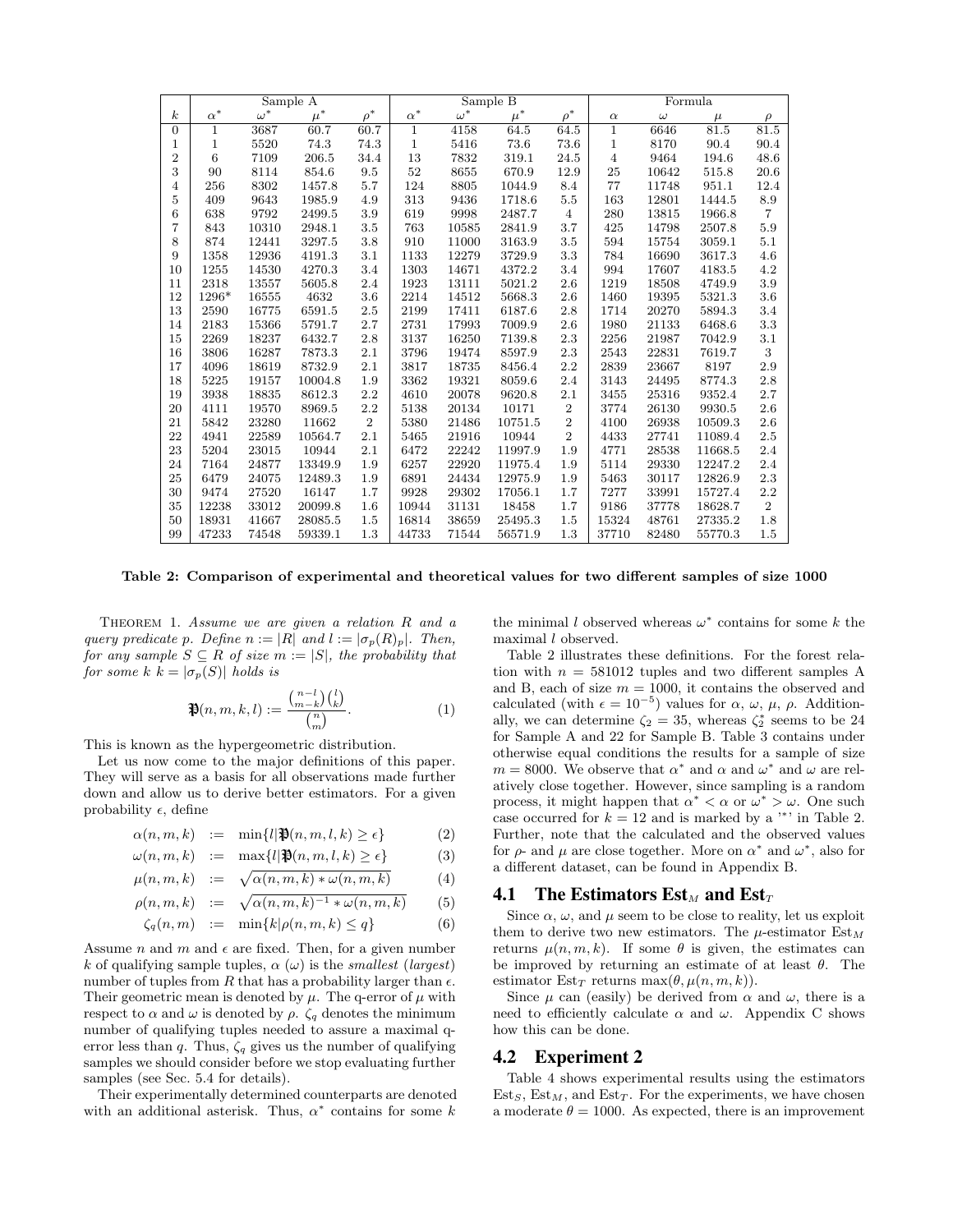|                  |            | Sample     | C       |          |                | Formula  |                 |         |
|------------------|------------|------------|---------|----------|----------------|----------|-----------------|---------|
| $\boldsymbol{k}$ | $\alpha^*$ | $\omega^*$ | $\mu^*$ | $\rho^*$ | $\alpha$       | $\omega$ | $\mu$           | $\rho$  |
| $\boldsymbol{0}$ | 1          | 602        | 24      | 24.5     | $\mathbf{0}$   | 830      | $\overline{2}8$ | 28.8    |
| 1                | 1          | 787        | 28      | 28.1     | 1              | 1022     | 32              | 32      |
| $\overline{2}$   | 3          | 795        | 48      | 16.3     | $\overline{2}$ | 1185     | 48              | 24.3    |
| 3                | 8          | 946        | 87      | 10.9     | $\overline{4}$ | 1333     | 73              | 18.3    |
| 4                | 25         | 1091       | 165     | 6.6      | 11             | 1472     | 127             | 11.6    |
| 5                | 41         | 1267       | 227     | $5.6\,$  | 22             | 1605     | 187             | 8.5     |
| 6                | 84         | 1623       | 369     | 4.4      | 37             | 1733     | 253             | $6.8\,$ |
| 7                | 79         | 1605       | 356     | 4.5      | 56             | 1857     | 322             | 5.8     |
| 8                | 131        | 1531       | 447     | 3.4      | 77             | 1978     | 390             | 5.1     |
| 9                | 148        | 1675       | 497     | 3.4      | 101            | 2096     | 460             | 4.6     |
| 10               | 171        | 1765       | 549     | $3.2\,$  | 127            | 2212     | 530             | 4.2     |
| 11               | 195        | 1860       | 602     | 3.1      | 156            | 2326     | 602             | 3.9     |
| 12               | 322        | 2040       | 810     | 2.5      | 186            | 2438     | 673             | 3.6     |
| 13               | 349        | 2083       | 852     | 2.4      | 218            | 2549     | 745             | 3.4     |
| 14               | 397        | 2045       | 901     | 2.3      | 251            | 2658     | 816             | 3.3     |
| 15               | 449        | 2288       | 1013    | 2.3      | 286            | 2766     | 889             | 3.1     |
| 16               | 475        | 2417       | 1071    | 2.3      | 321            | 2873     | 960             | 3.0     |
| 17               | 456        | 3134       | 1195    | 2.6      | 358            | 2979     | 1032            | 2.9     |
| 18               | 687        | 2782       | 1382    | 2.0      | 396            | 3084     | 1105            | 2.8     |
| 19               | 696        | 3367       | 1530    | $2.2\,$  | 435            | 3188     | 1177            | 2.7     |
| 20               | 610        | 2904       | 1331    | $2.2\,$  | 475            | 3292     | 1250            | 2.6     |
| 50               | 2506       | 6132       | 3920    | $1.6\,$  | 1907           | 6173     | 3431            | $1.8\,$ |
| 99               | 5434       | 9791       | 7294    | $1.3\,$  | 4660           | 10498    | 6994            | $1.5\,$ |

#### Table 3: Sample size 8000, comparison of experimental and theoretical values

of the q-error for the  $Est<sub>S</sub>$  and  $Est<sub>T</sub>$ . Especially for the very difficult case of no qualifying sample tuple  $(k = 0)$ , we see that we can reduce the maximum  $\theta$ , q-error from 3687 (Est<sub>S</sub>) to 3.7 ( $\text{Est}_T$ ).

# 5. SHARPENING INTUITION

### 5.1 Sample Size and Selectivity

Remember that  $\zeta_q$  gives us the minimal number of qualifying sample tuples needed to guarantee a q-error of at most q. An obvious question is to ask for several relation sizes  $n$ and sample sizes  $m$ , how many qualifying sample tuples  $k$  we need to observe in order to be quite sure that the produced estimate  $\mu(n, m, k)$  is precise up to a given q-error of, say, 2. Further, it might be interesting to look at the selectivity at this point. The latter can be determined by

$$
\lambda_q(n,m) := \mu(n,m,\zeta_q(n,m))/n. \tag{7}
$$

Table 5 contains  $\zeta$ ,  $\mu$ , and  $\lambda$  values for different sample sizes and a fixed maximal q-error of 2.0. We observe that only for relatively large selectivities, sampling yields a maximal q-error of 2. Take the quite common sample size  $m = 1000$ for example. There, we observe that we need a selectivity of at least 2% to guarantee a q-error of at most 2. If we double the sample size, selectivities higher than 1% can be estimated precisely. Note that these selectivities are almost independent of the relation sizes. Only for very small relations and very large sample fractions,  $\lambda_2$  deviates significantly. Even for  $m = 8000$  sample tuples only selectivities above 0.25 percent can be estimated precisely. Further, 0.25 percent of a large relation containing  $10^9$  or more tuples is a significant number.

These findings might be unsatisfactory and we might ask whether for a less strict error definition, where we essentially ignore q-errors for cases where both the true cardinality and the estimated cardinality are below a certain

|                         |        | Est S   |                | Est M   | Est T  |                  |
|-------------------------|--------|---------|----------------|---------|--------|------------------|
|                         |        | theta   |                | theta   | theta  |                  |
| $\overline{k}$          |        | 1000    | $\overline{a}$ | 1000    |        | 1000             |
| $\overline{0}$          | 3687.0 | 3687.0  | 81.5           | 45.2    | 1000.0 | $\overline{3.7}$ |
| $\mathbf{1}$            | 581.0  | 9.5     | 90.4           | 61.1    | 1000.0 | 5.5              |
| $\overline{\mathbf{2}}$ | 193.7  | 193.7   | 36.5           | 36.5    | 166.7  | 7.1              |
| 3                       | 19.4   | 19.4    | 15.7           | 15.7    | 11.1   | 8.1              |
| $\overline{\mathbf{4}}$ | 9.1    | 9.1     | 8.7            | 8.7     | 8.3    | 8.3              |
| $\overline{5}$          | 7.1    | 7.1     | 6.7            | 6.7     | 6.7    | 6.7              |
| $\sqrt{6}$              | 5.5    | $5.5\,$ | 5.0            | 5.0     | 5.0    | 5.0              |
| $\overline{7}$          | 4.8    | 4.8     | 4.1            | 4.1     | 4.1    | 4.1              |
| 8                       | 5.3    | 5.3     | 4.1            | 4.1     | 4.1    | 4.1              |
| 9                       | 3.9    | 3.9     | 3.6            | 3.6     | 3.6    | 3.6              |
| 10                      | 4.6    | 4.6     | 3.5            | 3.5     | 3.5    | 3.5              |
| $11\,$                  | 2.8    | 2.8     | 2.9            | 2.9     | 2.9    | 2.9              |
| 12                      | 5.4    | 5.4     | 4.1            | 4.1     | 4.1    | 4.1              |
| 13                      | 2.9    | 2.9     | 2.8            | 2.8     | 2.8    | 2.8              |
| 14                      | 3.7    | 3.7     | 3.0            | 3.0     | 3.0    | 3.0              |
| 15                      | 3.8    | 3.8     | 3.1            | 3.1     | 3.1    | 3.1              |
| 16                      | 2.4    | 2.4     | 2.1            | 2.1     | 2.1    | 2.1              |
| 17                      | 2.4    | 2.4     | 2.3            | 2.3     | 2.3    | 2.3              |
| 18                      | 2.0    | 2.0     | 2.2            | 2.2     | 2.2    | 2.2              |
| 19                      | 2.8    | 2.8     | 2.4            | 2.4     | 2.4    | 2.4              |
| 20                      | 2.8    | 2.8     | 2.4            | $2.4\,$ | 2.4    | 2.4              |
| 21                      | 2.1    | 2.1     | 2.2            | 2.2     | 2.2    | 2.2              |
| 22                      | 2.6    | 2.6     | 2.2            | 2.2     | 2.2    | 2.2              |
| 23                      | 2.6    | 2.6     | 2.2            | 2.2     | 2.2    | 2.2              |
| 24                      | 1.9    | 1.9     | 2.0            | 2.0     | 2.0    | 2.0              |
| 25                      | 2.2    | 2.2     | 2.0            | 2.0     | 2.0    | 2.0              |
| 26                      | 2.0    | 2.0     | 1.8            | 1.8     | 1.8    | 1.8              |
| 27                      | 2.0    | 2.0     | $2.0\,$        | 2.0     | 2.0    | 2.0              |
| 28                      | 1.7    | 1.7     | 1.8            | $1.8\,$ | 1.8    | 1.8              |
| 29                      | 1.9    | 1.9     | 1.8            | 1.8     | 1.8    | 1.8              |
| 30                      | 1.8    | 1.8     | 1.7            | 1.7     | 1.7    | 1.7              |

Table 4: Q-error and  $\theta$ , q-error of different Estimators

threshold, there is more hope to achieve good results with small samples. In order to answer this question, we use  $\theta$ , q-acceptability and ask for the minimum sample size such that all estimates produced from sampling via  $\mu$  are  $\theta$ , qacceptable. This minimum sample size can be determined by

$$
\psi_{\theta,q}(n) := \min\{m|\forall k\rho(n,m,k) \le q \vee \omega(n,m,k) \le \theta\}.
$$
 (8)

The following table contains the size of the sample needed (in percent of  $|R|$ ) to assure different q-errors for  $\theta = 1000$ :

|         | $\theta = 1000$ |      |      |      |      |      |      |  |  |
|---------|-----------------|------|------|------|------|------|------|--|--|
| R       | 2.0             | 3.0  | 4.0  | 5.0  | 6.0  | 7.0  | 8.0  |  |  |
| 20000   | 6.31            | 3.73 | 2.99 | 2.51 | 2.34 | 2.17 | 2.17 |  |  |
| 40000   | 6.35            | 3.76 | 3.01 | 2.53 | 2.36 | 2.19 | 2.19 |  |  |
| 80000   | 6.36            | 3.78 | 3.02 | 2.54 | 2.37 | 2.2  | 2.20 |  |  |
| 160000  | 6.37            | 3.78 | 3.03 | 2.55 | 2.48 | 2.48 | 2.48 |  |  |
| 320000  | 6.40            | 3.79 | 3.03 | 2.48 | 2.48 | 2.48 | 2.48 |  |  |
| 640000  | 6.40            | 3.79 | 3.03 | 2.48 | 2.48 | 2.48 | 2.48 |  |  |
| 1280000 | 6.40            | 3.79 | 3.03 | 2.48 | 2.48 | 2.48 | 2.48 |  |  |

First, we observe that the sample fraction for sufficiently large relations is almost a constant for a given q. Further, we see that if we want to guarantee, e.g., 1000, 2-acceptability, we need a sample fraction  $n/m$  of about 6.5% of the relation.

Increasing  $\theta$  to 10000 gives the following results: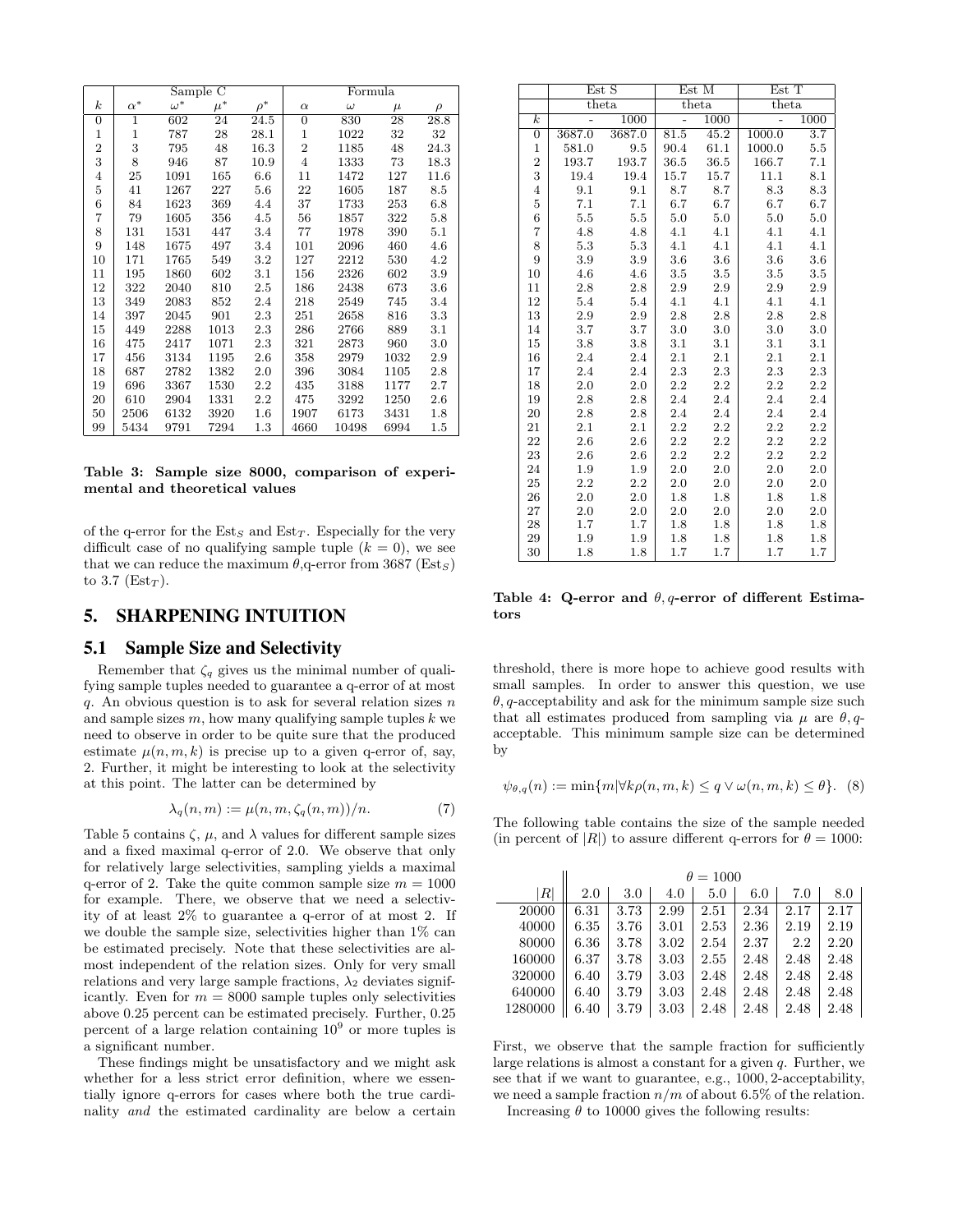|                  |    | 1000  |             |    | 2000  |             |           | 4000  |             |    | 8000  |             |
|------------------|----|-------|-------------|----|-------|-------------|-----------|-------|-------------|----|-------|-------------|
| $\boldsymbol{n}$ | 52 | $\mu$ | $\lambda_2$ | 52 | $\mu$ | $\lambda_2$ | $\zeta_2$ | $\mu$ | $\lambda_2$ | 52 | $\mu$ | $\lambda_2$ |
| 16000            | 35 | 318   | 0.0199      | 33 | 163   | 0.0102      | 28        | 87    | 0.0054      | 17 | 22    | 0.0014      |
| 32000            | 36 | 625   | 0.0195      | 35 | 316   | 0.0099      | 33        | 163   | 0.0051      | 28 | 87    | 0.0027      |
| 64000            | 36 | 1240  | 0.0194      | 36 | 622   | 0.0097      | 35        | 315   | 0.0049      | 33 | 163   | 0.0025      |
| 128000           | 37 | 2469  | 0.0193      | 37 | 1234  | 0.0096      | 36        | 620   | 0.0048      | 35 | 315   | 0.0025      |
| 256000           | 37 | 4928  | 0.0193      | 37 | 2457  | 0.0096      | 37        | 1231  | 0.0048      | 37 | 620   | 0.0024      |
| 512000           | 37 | 9846  | 0.0192      | 37 | 4904  | 0.0096      | 37        | 2451  | 0.0048      | 37 | 1229  | 0.0024      |
| 1024000          | 37 | 19683 | 0.0192      | 37 | 9799  | 0.0096      | 38        | 4893  | 0.0048      | 38 | 2448  | 0.0024      |

Table 5:  $\zeta$ ,  $\mu$ , and  $\lambda$ 

|         | $\theta = 10000$ |      |      |      |      |      |      |  |  |
|---------|------------------|------|------|------|------|------|------|--|--|
| ΙRΙ     | 2.0              | 3.0  | 4.0  | 5.0  | 6.0  | 7.0  | 8.0  |  |  |
| 20000   | 0.48             | 0.3  | 0.24 | 0.21 | 0.19 | 0.18 | 0.16 |  |  |
| 40000   | 0.58             | 0.34 | 0.26 | 0.24 | 0.22 | 0.20 | 0.20 |  |  |
| 80000   | 0.64             | 0.37 | 0.29 | 0.26 | 0.23 | 0.21 | 0.21 |  |  |
| 160000  | 0.66             | 0.38 | 0.30 | 0.27 | 0.23 | 0.22 | 0.22 |  |  |
| 320000  | 0.67             | 0.38 | 0.30 | 0.27 | 0.24 | 0.24 | 0.22 |  |  |
| 640000  | 0.67             | 0.40 | 0.30 | 0.27 | 0.24 | 0.24 | 0.22 |  |  |
| 1280000 | 0.68             | 0.40 | 0.31 | 0.27 | 0.24 | 0.24 | 0.16 |  |  |

We observe that for  $q = 2$ , the sample fraction decreased from 6.5% to 0.65%. This might suggest that we should increase  $\theta$  with the relation size. Let us look at the following table, which contains for a fixed maximal q-error of 2.0 and different  $\theta$  the minimum sample size in percent of |R| in order to guarantee  $\theta$ , q-acceptability:

| $R\vert$ | 1000   | 2000   | 4000   | 8000   |
|----------|--------|--------|--------|--------|
| 20000    | 6.31   | 3.14   | 1.505  | 0.65   |
| 40000    | 6.3475 | 3.2425 | 1.605  | 0.7525 |
| 80000    | 6.3625 | 3.26   | 1.6263 | 0.805  |
| 160000   | 6.3725 | 3.3331 | 1.6688 | 0.8313 |
| 320000   | 6.3988 | 3.3394 | 1.6731 | 0.8356 |
| 640000   | 6.4014 | 3.3414 | 1.6755 | 0.8381 |
| 1280000  | 6.4024 | 3.3425 | 1.6766 | 0.8555 |

We observe again that the sample fraction for sufficiently large relations is almost a constant and decreases almost linearly with  $\theta$ . However, remember that we cannot increase  $\theta$  arbitrarily, since there are clear bounds on it which prevent the query optimizer from making wrong decisions.

#### 5.2  $k$ -Curves

Over a wide range of relation sizes and sample fractions, the maximum q-error mainly depends on  $k$ . Let us consider a fixed  $k > 0$  and ask how the q-error decreases with increasing sample sizes  $m$ . Optimists might assume that it decreases linearily with the sample size. However, this is far from true. Consider Fig. 2. For three different  $k = 4, 8, 28$  it shows on the x-axis the sample fraction  $m/n$  scaled by 1000. On the y-axis, it shows the maximal q-error  $\rho$  of the estimator  $\mu$ . All curves start at a minimum sample size of 1000. We observe that below a sample fraction of 0.1% and relation sizes between  $10^6$  and  $10^9$ , the maximum q-error is almost a constant. Only for larger sample fractions and only if  $k$  is small  $(k = 4$  in this case), the q-error decreases significantly.

#### 5.3  $\omega$ -0-Curve

In the previous subsection, we left out the case  $k = 0$ , which we consider now. Since  $\alpha(n, m, 0) = 0$  for all n and m,

we concentrate on  $\omega$ . Fig. 3 contains what we call the  $\omega$ -0curve. It depicts for zero qualifying sample tuples  $\omega(n, m, 0)$ on the y-axis for different relation sizes  $n$  and sample fractions  $n/m$  on the x-axis. Surprisingly, we observe that  $\omega$  is independent of the relation size and slowly decreases with the sampling fraction. Thus, in order to guarantee an upper bound for  $\omega$  at about 10.000 tuples, we need a sampling fraction of 0.1% of the relation.

### 5.4 Breaking Early

Assume we have a sample of size  $m$  and want to break early after having evaluated the query predicate on  $m'$  sample tuples with  $m' < m$ . Then, we can stop examining more sample tuples if  $k \geq \zeta_2(n,m')$ , where k denotes the number of qualifying sample tuples seen so far. In a real implementation, it might be useful to prematerialize a break table. It contains the values of  $\zeta_2(n',m')$  for different relation sizes  $n'$  and early breaks  $m'$ :

| $m^{\prime}$ |                 |        | $n^{\prime}$ |        |        |
|--------------|-----------------|--------|--------------|--------|--------|
|              | 10 <sup>5</sup> | $10^6$ | $10^7$       | $10^8$ | $10^9$ |
| 30           | 18              | 18     | 18           | 18     | 18     |
| 50           | 23              | 23     | 23           | 23     | 23     |
| 100          | 29              | 29     | 29           | 29     | 29     |
| 300          | 34              | 34     | 34           | 34     | 34     |
| 1000         | 36              | 37     | 37           | 37     | 37     |
| 3000         | 36              | 37     | 38           | 38     | 38     |
| 10000        | 34              | 37     | 38           | 38     | 38     |
| 30000        | 25              | 37     | 38           | 38     | 38     |

We observe that for a fixed  $m', \zeta(n', m')$  is almost independent of the relation size. Further, for large  $m'$  it does not increase anymore. In fact, for small relation sizes it starts decreasing again. Note that although the  $\zeta(n', m')$  look similar for  $m' \geq 300$ , they correspond to different selectivities for different  $m'$  (cf. Table 5). The break table can be used as follows. At the prespecified break points  $m'$ , we compare the observed number  $k$  of qualifying sample tuples with the stored  $\zeta_2(n',m')$  values for n' being the smallest value at least as large as the cardinality  $n = |R|$  of the relation R for which the estimate is to be produced. If  $k \geq \zeta_2(n', m')$ , we can stop and produce the  $E_M$  estimate using  $\mu(n, m', k)$ .

We might ask the same question for the standard estimator: What is the minimal  $k$  such that the standard estimator leads to a q-error of less than  $q$ ? The answer is given by  $\eta$ :

$$
\eta_q(n,m):=\min\{k|k\frac{n}{m}\leq q*\alpha(n,m,k),\omega(n,m)\leq qk\frac{n}{m}\}.
$$

The following table gives some values for  $\eta_2$ :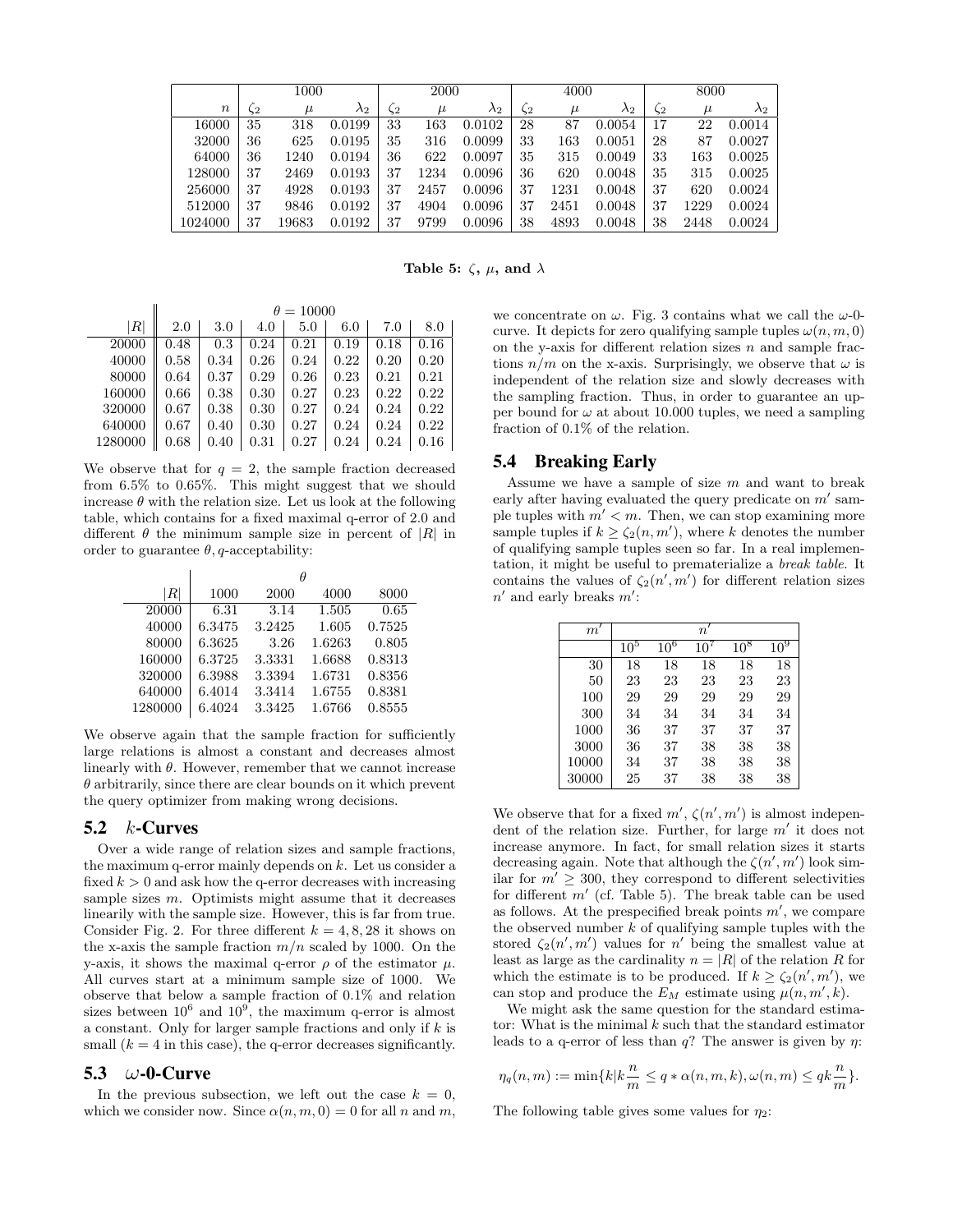

Figure 2: k-Curves

| $m^{\prime}$ |          |        | R      |        |                 |
|--------------|----------|--------|--------|--------|-----------------|
|              | $10^{5}$ | $10^6$ | $10^7$ | $10^8$ | 10 <sup>9</sup> |
| 30           | 24       | 24     | 24     | 24     | 24              |
| 50           | 30       | 30     | 30     | 30     | 30              |
| 100          | 36       | 36     | 36     | 36     | 36              |
| 300          | 42       | 42     | 42     | 42     | 42              |
| 1000         | 44       | 44     | 44     | 44     | 44              |
| 3000         | 44       | 45     | 45     | 45     | 45              |
| 10000        | 40       | 45     | 45     | 45     | 45              |
| 30000        | 29       | 44     | 45     | 45     | 45              |

As expected,  $\eta_q$  is larger than  $\zeta_q$ . This means that if we use the standard estimator  $Est<sub>S</sub>$  instead of  $Est<sub>M</sub>$ , we need to observe more qualifying sample tuples and, consequently, a larger sample has to be inspected.

# 6. CONJUNCTIONS OF PREDICATES

Let  $P = \{p_0, \ldots, p_{z-1}\}\$  denote a set of z predicates. Assume we are given a query with a conjunction  $p_0 \wedge \ldots \wedge p_{z-1}$ 



Figure 3:  $\omega$ -0-Curve

of z predicates  $p_i$ . Then, the query optimizer during plan generation requires estimates not only for the full conjunct but also for conjuncts of subsets of the predicates in  $P$  [3, 15]. In this section, we consider the generation of estimates for all subsets of the predicates in  $P$  using sampling.

#### 6.1 Preliminaries

For a subset of predicates  $P' \subseteq P$ , we denote by  $F_{\beta}(P')$ the formula

$$
F_{\beta}(P') = \bigwedge_{p_i \in P'} p_i.
$$

Thus,  $\beta(P')$  is simply a conjunction of all predicates contained in  $P'$ . By  $F_{\gamma}(P')$  we denote the formula

$$
F_{\gamma}(P') = \bigwedge_{p_i \in P'} p_i \wedge \bigwedge_{p_i \in P \backslash P'} \neg p_i.
$$

This formula is a conjuction in which every predicate of P occurs exactly once, either positively (without  $\neg$ ) or negatively (with  $\neg$  preceding it). These formulas are called minterms.

Every subset  $P' \subseteq P$  can be expressed as a bitvector bv $(P')$  of length |P|. Also, bv $(P')$  can be interpreted as a positive integer in the range  $[0, 2<sup>z</sup> - 1]$ , which it represents. Subsequently, we will identify these different notations. Thus, we will use  $P'$  as an integer index into some vector. Define  $n := 2^z$ . For a given relation R (or sample S), we introduce two vectors  $\beta \in \mathbb{R}^n$  and  $\gamma \in \mathbb{R}^n$ , each containing exactly  $2^z$  values by defining

$$
\beta_{P'} := |\{r|r \in R, F_{\beta}(P')(r)\}|, \tag{9}
$$

$$
\gamma_{P'} := |\{r|r \in R, F_{\gamma}(P')(r)\}|. \tag{10}
$$

Thus,  $\beta_{P'}$  contains the number of qualifying tuples for a conjunction of the predicates in  $P'$ , and  $\gamma_{P'}$  contains the number of qualifying tuples for the minterm defined by  $P'$ . Note that the query optimizer needs estimates for  $\beta_{P'}$ .

Define the complete design matrix C as

$$
C[i,j] = \begin{cases} 1 & \text{if } j \supseteq i \\ 0 & \text{else,} \end{cases}
$$

where  $j \supseteq i$  denotes the fact that every bit set to one in i is also set in j, i.e.,  $i = i \& j$  and  $i, j$  range from 0 to  $2^{z} - 1$ . Note that  $C$  is binary, non-singular, and persymmetric.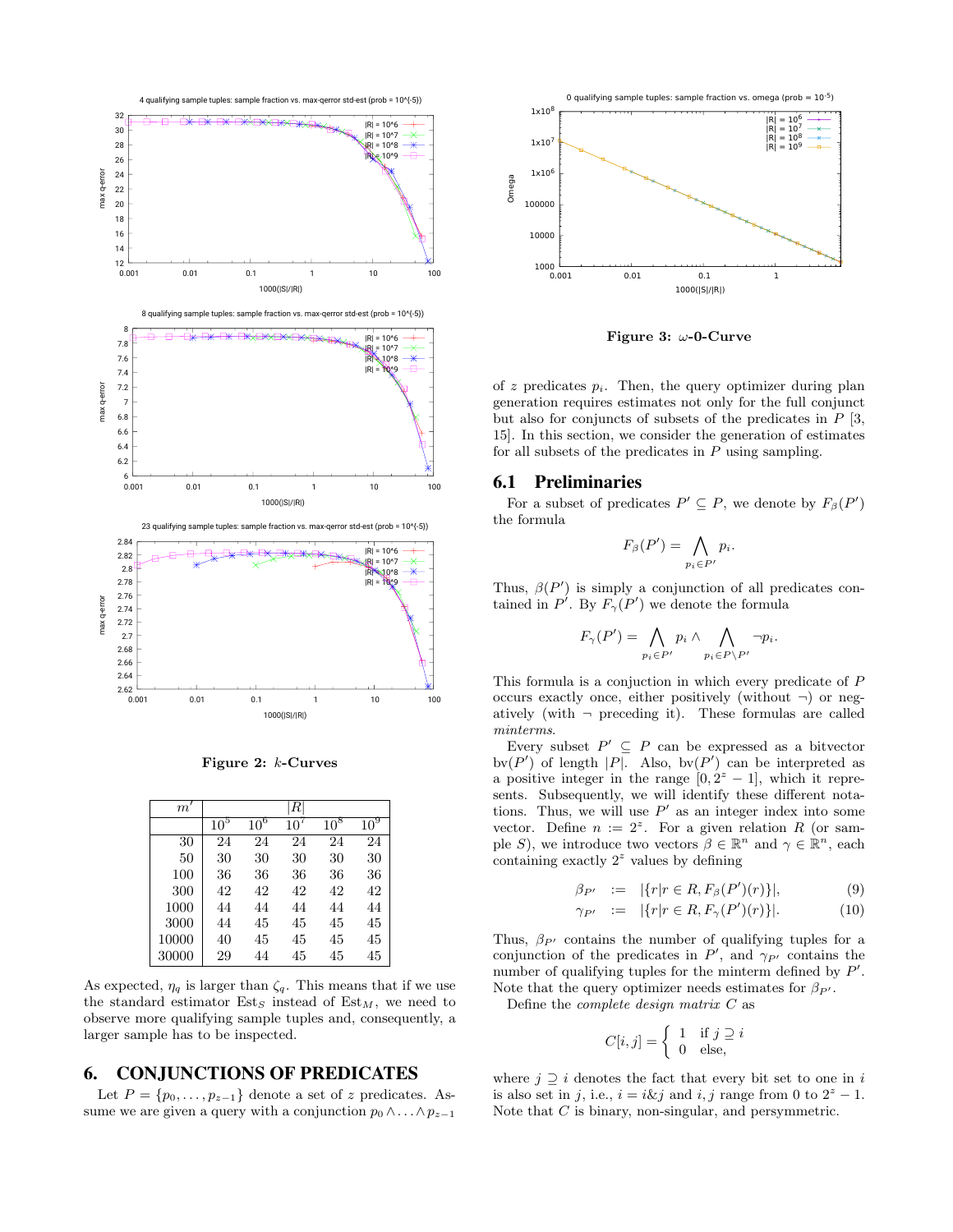

Figure 4: Max q-errors for different estimators for  $\gamma$ -sampling

The complete design matrix  $C \in \mathbb{R}^{n,n}$  allows us to go from  $\gamma \in \mathbb{R}^n$  to  $\beta \in \mathbb{R}^n$  by

$$
C\gamma = \beta. \tag{11}
$$

Note that due to the recursive structure of  $C$ , a multiplication Cx can be calculated efficiently.

#### 6.2  $\gamma$ -Sampling

The following procedure gamma-sampling (proposed in [15]) takes as input a sample and a conjunction  $P = p_1 \wedge \ldots \wedge p_z$ of simple predicates. Given an input sample S, for every of the  $2^z$  possibilities

$$
(\neg) p_1 \ldots (\neg) p_z
$$

of either negating or not negating a simple predicate, it counts the number of occurrences within the sample  $S$ . These counts correspond the  $\gamma$ -values introduced in the previous subsection (Eqn. 10). Hence, the name of the sampling procedure.

```
gamma−s ampling (P, z , S )
// P is vector of predicates,
// z its length,
// S is the sample
int n = (1 \ll z);// array of counters, all initialized to zero
int c_{\text{gamma}}[n] = \{0\};for (s : S) // for all sample tuples in S
  int k = 0;
  for (int i = 0; i < z; ++i)
     // p[i](s): evaluate pi on sample tuple sk = (p[i](s) \ll i);++c_gamma \lfloor k \rfloor;
return c_gamma;
```
For every sample tuple  $s \in S$ , gamma-sampling evaluates each predicate  $p_i$  and keeps all these z results in a bitvector denoted by k. Interpreted as an integer, this z-bit bitvector k is the correct index for  $\gamma$ . The evaluation of some predicate  $p_i$  on some sample tuple  $s \in S$  is denoted by  $p[i](s)$ . The result is either  $0$  or  $1$ . Shifting this result by i and bitwise or-ing it with  $k$  stores this result in the *i*-th bit of  $k$ . Thus, after the inner loop,  $k$  contains a bitpattern representing the outcome of all predicates. Then,  $k$  is used as an index into an array of counters c\_gamma, and the according field is increased. In formulas, we will denote the result vector c\_gamma of gamma-sampling by  $\gamma^s$ .

### 6.3 Estimators

### 6.3.1 Estimator Est<sub>std</sub>

The only estimator proposed so far in the literature [15] is the following:

$$
\widehat{\beta_{\text{std}}} := C(\max(1, \gamma^s)/|S|)|R|,\tag{12}
$$

where  $\gamma^s$  equals c\_gamma produced by gamma-sampling. Further,  $|S|$  denotes the sample size,  $\prime$  and max are applied componentwise, and C denotes the complete design matrix. Let us call this estimator  $Est_{std}$ . It corresponds to an extension of  $Est_S$  to a vector of estimates.

Let us now extend  $\alpha$  and  $\omega$  to vectors by defining

$$
\vec{\alpha}(x)[i] := \alpha(n, m, x[i])
$$
  

$$
\vec{\omega}(x)[i] := \omega(n, m, x[i])
$$

for  $i = 0, \ldots, 2^z - 1$ , where *n* is the relation size and *m* is the sample size. Additionally, we will need the componentwise geometric mean of these two bounds. Thus, we first define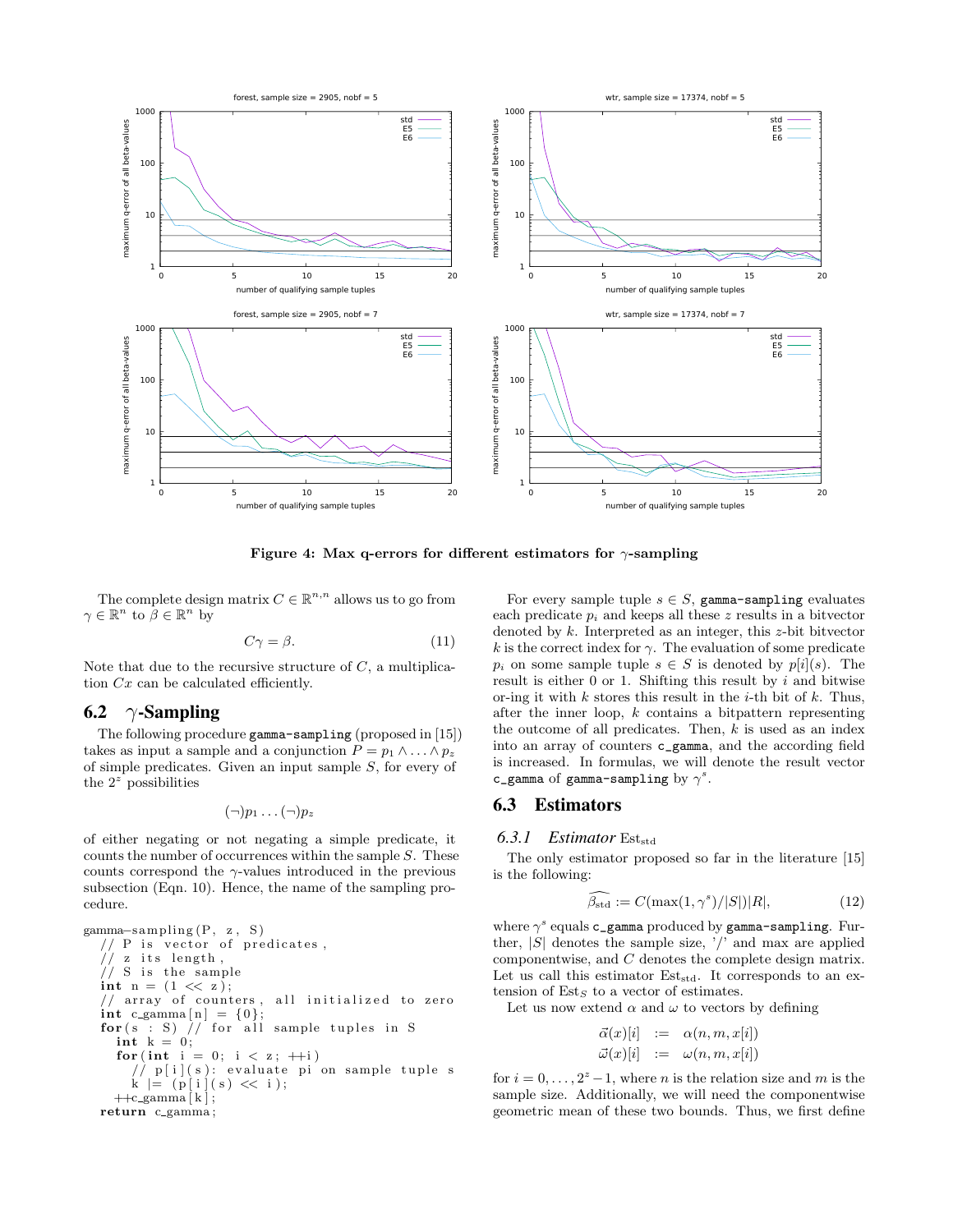for two vectors  $x, y \in \mathbb{R}^n$  with  $x \leq y$  and  $0 < y$ , the vector  $q$ -mid $(x, y) \in \mathbb{R}^n$  such that

q-mid
$$
(x, y)[i] := \sqrt{\max(1, x[i]) * y[i]}
$$

for all  $1 \leq i \leq n$ . Then, for a given vector  $x \in \mathbb{R}^n$  with  $x \geq 0$ , we define

$$
\vec{\mu}(x) := \mathrm{q}\text{-}\mathrm{mid}(\vec{\alpha}(x), \vec{\omega}(x)).
$$

#### *6.3.2 Estimator E5*

The idea of the first new estimator proposed here is to use the probabilistic boundaries described in Section 4 to produce probabilistic bounds for all components of  $\gamma$ . In order to minimize the q-error, we take the geometric mean of these bounds as a first approximation of our  $\gamma$ -estimate. Then, as it is known that the sum of all components of  $\gamma$ must equal the cardinality of the original relation/view, we scale the  $\gamma$ -estimates linearly and equally. The estimates  $\beta_{E5}$  for  $\beta$  are then calculated as

$$
\widehat{\beta_{E5}} := C * (s * \vec{\mu}(\gamma^s)),\tag{13}
$$

where  $C$  is the complete design matrix and  $\gamma^s$  equals  ${\tt c\_gamma}$ produced by gamma-sampling.

The *scaling constant s* assures that the sum of the adjusted  $\gamma$ -estimates still equals the total cardinality of the relation or view  $R$ . It is thus defined as

$$
s:=\frac{|R|}{\sum_{i=1}^n \vec{\mu}(\gamma^s)[i]}.
$$

#### *6.3.3 Estimator E6*

The idea of this new estimator is to use the bounds and geometric mean on the  $\beta$ -side. The estimates  $\beta_{E6}$  for  $\beta$  are then calculated as

$$
\widehat{\beta_{E6}} := \vec{\mu}(C\gamma^s),\tag{14}
$$

where C is the complete design matrix and  $\gamma^s$  equals **c\_gamma** produced by gamma-sampling.

#### 6.4 Evaluation

Since many estimates are produced, we examine the maximum of all q-errors of all components in the estimate for  $\beta$ . An excerpt of our experiments can be found in Fig. 4. The figure shows experiments for the forest dataset and the wtr dataset (see Appendix B for details). Further, we consider  $z = 5$  and  $z = 7$  predicates (also called boolean factors). On the x-axis we find the number of qualifying sample tuples k and on the y-axis the maximum q-error of estimates  $\beta[i]$ for  $0 \leq i < 2^z$  over all queries. We see that both E5 and  $E6$  are superior to  $Est_{std}$ . Further,  $E6$  clearly outperforms E5. Still, for very small numbers of qualifying sample tuples  $(k < 5)$ , the maximal q-errors are unacceptably high.

### 7. JOIN SELECTIVITY ESTIMATES

Consider two relations  $R$  and  $S$ . Assume both have an attribute  $a$ . Further, we assume that  $a$  is the key in  $R$  and a foreign key in S. The problem we consider is to produce an estimate for

$$
|\sigma_{p_R}(R) \bowtie \sigma_{p_S}(S)|, \tag{15}
$$

where  $p_R$  and  $p_S$  are selection predicates. We solve this problem by two well-known sampling techniques: correlated sampling (CS2) [21] and two-level sampling (TLS) [7]). We also take a look at simple random sampling (SRS) [1], which simply takes a random sample from the join. This can be done quite efficiently in the presence of indices [12, 18], even in case of many joins [6, 22].

Correlated sampling roughly works as follows. First, a random sample

$$
V := \text{Sample}(\Pi_a^D(R) \cap \Pi_a^D(S)) \tag{16}
$$

of the distinct values occurring in the join attributes is taken. Then, for both relations  $R$  and  $S$  those tuples with an  $a$ value in  $D$  are selected to yield the samples for  $R$  and  $S$ :

$$
Sample(R) := \sigma_{a \in V}(R),
$$
  
Sample(S) :=  $\sigma_{a \in V}(S)$ .

Note that there is no randomness applied here to select the tuples from  $R$  and  $S$ : simply all of them with an a-value in V are selected.

Two-level sampling deviates in the second step. Instead of selecting all tuples from R and S whose a-value occurs in  $V$ , one tuple of  $R$  and  $S$  is randomly drawn for each value in  $V$ , this tuple is called the *sentry*. Then, more tuples are drawn with a certain probability. For every distinct value  $v \in D$ , we denote by  $r_v$  the sentries of R and by  $s_v$  the sentries from S. Then, two-level sampling can be described as

 $\in \sigma_{a=v}(R)$  drawn randomly for all  $v \in V$ ,  $s_v \in \sigma_{a=v}(S)$  drawn randomly for all  $v \in V$ , Sample(R) := Sample( $\sigma_{a\in V}(R) \setminus \{r_v|v\in V\}$ )  $\cup \{r_v|v\in V\}$ , Sample(S) := Sample( $\sigma_{a\in V}(S) \setminus \{s_v | v \in V\}$ ) ∪  $\{s_v | v \in V\}$ .

In both cases (CS2 and TLS), we are left with two samples  $Sample(R)$  and  $Sample(S)$  of R and S. The size of the join of these two samples is our sample size m, the size  $|R \bowtie S|$ is our total size  $n$ , and the number of tuples in the join of the samples satisfying the predicates  $p_R$  and  $p_S$  gives our k:

$$
n = |R \bowtie S| \tag{17}
$$

$$
m = |\text{Sample}(R) \bowtie \text{Sample}(S)| \tag{18}
$$

$$
k = |\sigma_{p_R \wedge p_S}(\text{Sample}(R) \bowtie \text{Sample}(S))|
$$
 (19)

Now, we can calculate  $\alpha(n, m, k)$ ,  $\omega(n, m, k)$ , the estimate  $\mu(n, m, k)$  and its maximum q-error  $\rho(n, m, k)$ .

To evaluate the precision of the estimator  $EST_M$ , which returns  $\mu(n, m, k)$ , for the join size problem (15), we conducted the following experiment. We generated two relations  $R(a, b, c)$  and  $S(a, d, e)$  with three attributes each. We fixed the size of R to  $10^5$  and the size of S to  $10^6$ . The values are generated as follows:

- R.a is the key of R and contains the numbers in  $[0, |R| -$ 1] exactly once.
- $S.a$  is a foreign key referencing  $R.a$ . These numbers are exponentially distributed with parameter  $\lambda$  and a possible shift s.
- R.b and S.d are exponentially distributed with parameter  $\lambda$  and a possible shift s in the range [0 : 99999].
- R.c and S.e are copies of R.a and S.a resp.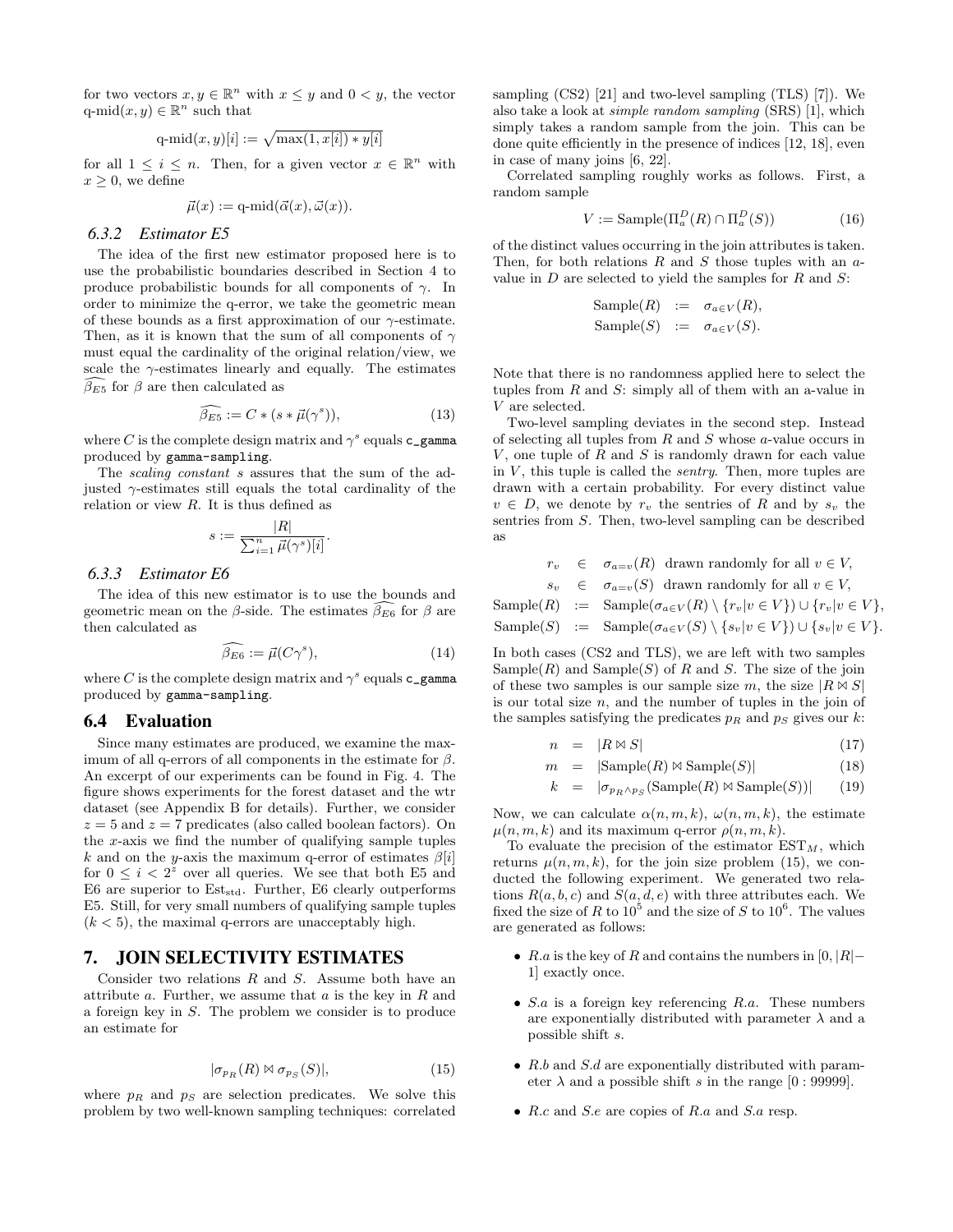For the exponential distribution, we use  $\lambda \in \{1, 5, 10\}$ .  $\lambda = 1$ is mildly non-uniform,  $\lambda = 5$  is pretty skewed and  $\lambda =$ 10 is highly skewed (see below). Since zero is always the most frequent number under exponential distribution, we added a shift s. A number for R.b, S.a, and S.d is generated according to

$$
\lfloor \operatorname{rnd}_{\exp, \lambda} * n + s \rfloor \mod n,
$$

where  $\texttt{rnd}_{exp,\lambda}$  generates exponentially distributed floating point numbers in  $[0, 1]$  and  $n = 100000$ . We examined 19 shifts s between 0 and 900 in steps of 50. For any of these s, we derive the actual shifts for the attributes R.b, S.a, and S.d by  $s/2$ , s, and  $2*s$ , resp.

For our experiments, we use randomly generated range queries on  $b, c, d$ , and  $e$ . Thus, we produce estimates for

$$
|\sigma_{b/c \in [b_{\text{lo}}, b_{\text{hi}}]}(R) \boxtimes \sigma_{d/e \in [c_{\text{lo}}, c_{\text{hi}}]}|, \tag{20}
$$

where  $b_{\text{lo}}$ ,  $b_{\text{hi}}$ ,  $c_{\text{lo}}$ , and  $c_{\text{hi}}$  are randomly chosen constants. For every relation instance, we generated 10000 random queries for each of the four attribute combinations  $(b, d)$ ,  $(b, e), (c, d), (c, e).$ 

Both sampling methods were instructed to generate a sample such that  $|\text{Sample}(R)| + |\text{Sample}(S)| \approx 0.01(|R| + |S|)$ . The sizes of the join of the samples were on average 15585 for TLS, 19982 for CS2. For SRS we chose 16500 as the sample size. This corresponds to a sample fraction of 1.6% of  $R \bowtie S$ .

Before we get to the evaluation of the different sampling methods and estimators, let us take a brief look at the precision of the very simple estimator IDP:

$$
(|\sigma_{pR}(R)|/|R|) * (|\sigma_{pS}(S)/|S|) * |R \bowtie S| \tag{21}
$$

Thus, IDP builds on the independence of the selection predicates  $p_R$  and  $p_S$ . Its estimates have the following q-errors:

|    | max     | avg  |
|----|---------|------|
|    | 1.7     |      |
| 5  | 65.2    | 2.4  |
| 10 | 10902.9 | 36.6 |

The following table contains the theoretical q-errors  $(\rho$ values) for SRS for  $k = 0, \ldots, 7$ :

| k      | 0    | 1    | 2    | 3    | 4    | 5   | 6   | 7   |
|--------|------|------|------|------|------|-----|-----|-----|
| $\rho$ | 26.3 | 29.2 | 22.2 | 16.7 | 11.1 | 8.4 | 6.7 | 5.7 |

 $\overline{a}$ 

The results of our experiments are shown in Tables 6, 7 and 8. Table 6 contains the maximum and average q-error for every estimator. Tables 7 and 8 show the maximum and average  $\theta$ , q-errors for  $\theta = 100$ . The first column contains the parameter  $\lambda$  of the exponential distribution. The second column  $k$  contains the number of qualifying sample tuples. Under the original column, we find the aggregated q-errors of the original estimators, as proposed in the according papers. Under  $EST_M$ , we find the aggregated q-errors of the estimate  $\mu(n, m, k)$ . In Tables 7 and 8, we also find the aggregated q-errors of the estimator  $EST_T$ .

We would like to highlight the following findings from Table 6:

1. Comparing the maximal q-errors produced by SRS using  $EST_M$ , we find that they are very close to the theoretical q-error  $\rho$  given in the table above.

- 2. IDP is superior to all sampling methods for  $\lambda = 1$ . Even for  $\lambda = 5$ , it provides better or comparable estimates for  $k = 0$  or  $k = 1$ .
- 3. Comparing the original estimators of CS2 and TLS, we find TLS being mostly superior to CS2 for  $\lambda = 1$ . For higher  $\lambda$ , there is no clear picture.
- 4. For SRS, the estimator  $EST_M$  is always superior to  $EST_S$ .
- 5. Compared to the original estimators for CS2 and TLS,  $EST_M$  can reduce the maximum q-error for  $k = 0$  significantly. For larger  $k$ , there is no clear picture.
- 6.  $EST_M$  performs better on TLS than on CS2.

The latter can be explained by the fact that CS2 is not really a random sample of the join. This is also true for TLS, but to a lesser extent.

For the evaluation of the  $\theta$ , q-errror, we used a small  $\theta$  of 100. The maximum and average 100, q-errors are shown in Tables 7 and 8. Observe that  $EST<sub>T</sub>$  is in almost all cases the best estimator. Further, for  $\lambda = 1$  and zero qualifying sample tuples  $(k = 0)$ , it allows us the reduce the maximum 100, q-error from 2538, 689, and 432 to 25.4, 6.9 and 4.3 in case of CS2, TLS, and SRS, resp. The reductions are as impressive for  $\lambda = 5, 10$  and  $k = 0$ . The effect vanishes for larger k in case of CS2 and TLS. Further, for  $k = 0$  and  $\lambda = 1$ , the *average* 100, *q*-error can be reduced from 242, 181, 160 to 2.4, 1.8, 1.6 for CS2, TLS, SRS, resp. For  $\lambda = 5, 10$ , the results are similar.

### 8. CONCLUSION

We presented two new estimators  $Est_M$  and  $Est_T$  to more precisely estimate the result cardinality of selections and joins. Further, we hope that we sharpened the reader's intuition about the precision of estimates produced by sampling using either the standard or the new estimators.

An interesting question for future research is the following. Whereas TLS was successfully designed to minimize the variance of the estimates, it would be interesting to know whether there exists a sampling method that minimizes the q-error.

### APPENDIX

#### A. WHY Q?

This section reviews some findings which motivate the usage of the q-error instead of other error metrics. We start by reviewing a theorem from [20]. We introduce the following abbreviation:

$$
||y||_Q := \max\{y, 1/y\}.
$$

Let  $x > 0$  be a value and  $\hat{x} > 0$  be an estimate for x. Then, the *q-error* of the estimate  $\hat{x}$  is defined as

$$
\mathrm{q\text{-}error}(\hat{x}) := \left\|\hat{x}/x\right\|_Q.
$$

Note that the q-error is quite old (see, e.g., [5, 11]) and already found its way into textbooks (see, e.g., [8]).

Let  $\mathcal{C}(e)$  denote the result of some cost function applied to some algebraic expression e, and let  $\mathcal{M}(e)$  denote the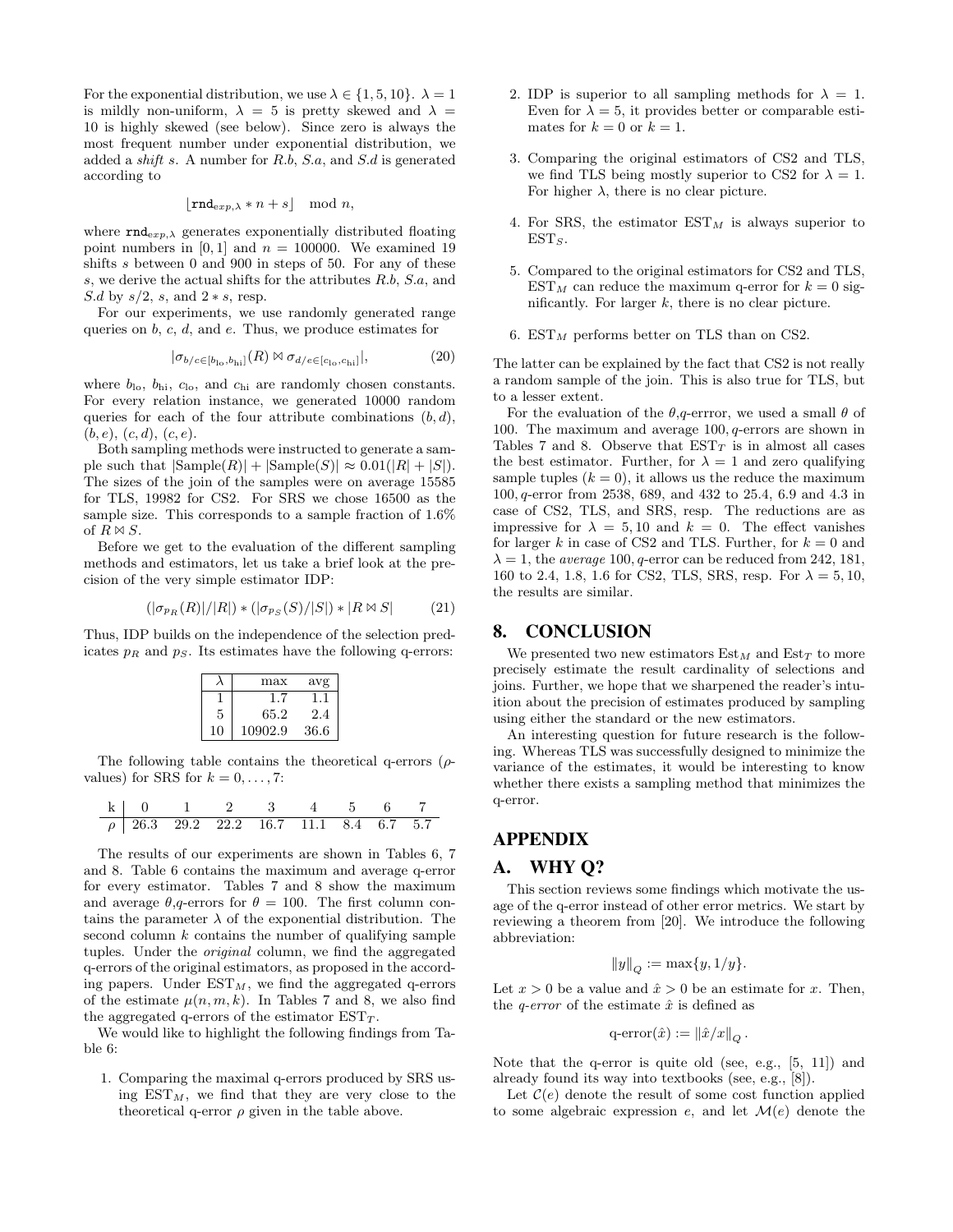|                |                  | max q-error              |                             |                          |                             |                             |                             |                          | avg q-error                 |         |                             |                             |                             |  |
|----------------|------------------|--------------------------|-----------------------------|--------------------------|-----------------------------|-----------------------------|-----------------------------|--------------------------|-----------------------------|---------|-----------------------------|-----------------------------|-----------------------------|--|
|                |                  |                          | $\overline{\text{CS2}}$     |                          | <b>TLS</b>                  |                             | SRS                         |                          | $\overline{\text{CS2}}$     |         | <b>TLS</b>                  |                             | SRS                         |  |
| $\lambda$      | $\boldsymbol{k}$ | $\overline{\text{orig}}$ | $\overline{\mathrm{EST}_M}$ | $\overline{\text{orig}}$ | $\overline{\mathrm{EST}_M}$ | $\overline{\mathrm{EST}_S}$ | $\overline{\mathrm{EST}_M}$ | $\overline{\text{orig}}$ | $\overline{\mathrm{EST}_M}$ | orig    | $\overline{\mathrm{EST}_M}$ | $\overline{\mathrm{EST}_S}$ | $\overline{\mathrm{EST}_M}$ |  |
| 1              | $\Omega$         | 2538.0                   | 105.8                       | 689.0                    | 27.3                        | 432.0                       | 26.3                        | 79.3                     | 4.8                         | 70.4    | 4.1                         | 56.5                        | 3.9                         |  |
| 1              | 1                | 25.0                     | 47.0                        | 46.7                     | 32.2                        | 61.0                        | 29.2                        | 2.7                      | 4.3                         | 4.3     | 4.9                         | $2.4\,$                     | 4.1                         |  |
| 1              | $\overline{2}$   | 20.0                     | 26.8                        | 26.6                     | 23.6                        | 20.2                        | 19.9                        | 2.1                      | 4.1                         | $2.7\,$ | 4.7                         | 1.9                         | 4.0                         |  |
| 1              | 3                | 50.0                     | 21.9                        | 17.2                     | 19.7                        | 6.7                         | 11.9                        | 1.9                      | $3.5\,$                     | 2.1     | 4.3                         | 1.7                         | $3.5\,$                     |  |
| 1              | 4                | 12.5                     | 18.9                        | $\rm 9.3$                | 12.7                        | $8.1\,$                     | $7.3\,$                     | 1.7                      | $2.9\,$                     | $1.8\,$ | $\!3.3\!$                   | 1.6                         | $2.7\,$                     |  |
| 1              | $\overline{5}$   | 14.7                     | 13.9                        | 12.8                     | 8.4                         | $5.0\,$                     | 6.8                         | $1.6\,$                  | 2.4                         | 1.7     | $2.6\,$                     | 1.5                         | $2.2\,$                     |  |
| 1              | 6                | 10.0                     | 10.8                        | 7.8                      | $7.7\,$                     | 3.8                         | $5.6\,$                     | 1.5                      | $2.1\,$                     | 1.6     | $2.3\,$                     | 1.4                         | $2.0\,$                     |  |
| 1              | 7                | 10.3                     | 8.3                         | 6.4                      | $6.6\,$                     | $3.5\,$                     | 4.7                         | 1.5                      | 1.9                         | $1.5\,$ | 2.1                         | 1.4                         | 1.8                         |  |
| $\overline{5}$ | $\Omega$         | 2586.0                   | 108.0                       | 757.0                    | $\overline{28.0}$           | 519.0                       | $\overline{26.3}$           | 80.2                     | $\overline{5.2}$            | 53.0    | $\overline{4.5}$            | 45.4                        | $\overline{4.0}$            |  |
| 5              | 1                | 69.1                     | 130.9                       | 168.0                    | 34.8                        | 61.0                        | $29.2\,$                    | 3.1                      | 4.8                         | $5.4\,$ | 4.2                         | $2.4\,$                     | 3.7                         |  |
| $\bf 5$        | $\overline{2}$   | 50.0                     | 80.4                        | 68.0                     | 27.0                        | 40.3                        | 17.3                        | 2.3                      | 4.4                         | 3.1     | 4.1                         | 1.9                         | 3.7                         |  |
| $\overline{5}$ | 3                | 25.3                     | 62.5                        | $\hphantom{0}29.6$       | 18.5                        | $18.2\,$                    | $13.0\,$                    | $2.0\,$                  | $3.8\,$                     | $2.5\,$ | $3.7\,$                     | 1.7                         | $\!3.3\!$                   |  |
| 5              | 4                | 14.5                     | 32.1                        | $22.8\,$                 | 14.4                        | $12.1\,$                    | $\rm 9.2$                   | $1.8\,$                  | 3.1                         | $2.2\,$ | $2.9\,$                     | $1.5\,$                     | 2.6                         |  |
| $\bf 5$        | 5                | 31.3                     | 23.4                        | 14.6                     | 24.1                        | $\!\!\!\!\!8.2$             | 7.0                         | 1.7                      | $2.5\,$                     | $2.0\,$ | $2.6\,$                     | 1.5                         | $2.2\,$                     |  |
| $\overline{5}$ | 6                | 18.8                     | 16.2                        | 11.2                     | 16.1                        | 6.9                         | $5.5\,$                     | 1.6                      | $2.1\,$                     | 1.9     | $2.3\,$                     | 1.4                         | 1.9                         |  |
| 5              | $\overline{7}$   | $29.2\,$                 | 18.6                        | 10.9                     | 14.3                        | 5.1                         | 4.8                         | 1.6                      | $2.0\,$                     | 1.8     | 2.3                         | 1.4                         | $1.8\,$                     |  |
| 10             | $\Omega$         | 3795.0                   | 159.8                       | 1003.0                   | 37.0                        | 814.0                       | 30.9                        | 71.6                     | 7.6                         | 31.6    | 7.8                         | 25.1                        | 6.9                         |  |
| 10             | $\mathbf{1}$     | 104.5                    | 198.1                       | 266.7                    | 31.7                        | 61.0                        | 33.6                        | 4.2                      | 5.9                         | $5.4\,$ | $5.5\,$                     | $3.0\,$                     | $3.4\,$                     |  |
| 10             | $\overline{2}$   | 52.2                     | 130.0                       | 116.4                    | 26.6                        | 60.5                        | 22.2                        | 3.0                      | 5.2                         | 3.3     | 4.7                         | 2.0                         | $\!3.3\!$                   |  |
| $10\,$         | 3                | 50.0                     | 96.2                        | 45.9                     | 22.9                        | 30.3                        | 16.6                        | 2.3                      | 4.0                         | 2.4     | 4.3                         | 1.7                         | 3.1                         |  |
| $10\,$         | 4                | $50.0\,$                 | 76.6                        | 28.3                     | 22.8                        | 12.1                        | $\ \, 9.5$                  | 2.1                      | $\!3.2\!$                   | 2.1     | $3.8\,$                     | 1.6                         | $2.4\,$                     |  |
| $10\,$         | 5                | 50.0                     | 34.0                        | 24.2                     | 33.8                        | $\,9.8$                     | 7.0                         | $2.1\,$                  | 2.7                         | 1.9     | $3.5\,$                     | 1.5                         | $2.1\,$                     |  |
| 10             | 6                | 42.9                     | 25.0                        | 23.4                     | 32.1                        | 9.3                         | $5.8\,$                     | 1.8                      | 2.3                         | 1.8     | 3.4                         | 1.5                         | 1.9                         |  |
| 10             | $\overline{7}$   | $50.0\,$                 | 31.9                        | 36.0                     | 26.2                        | 4.8                         | 4.8                         | 1.9                      | $2.2\,$                     | 1.7     | 3.4                         | 1.4                         | 1.7                         |  |

Table 6: Q-errors of different sampling approaches and estimators

|                |                  |        | $\overline{\text{CS2}}$ |          |                          | <b>TLS</b> |          |         | SRS       |         |
|----------------|------------------|--------|-------------------------|----------|--------------------------|------------|----------|---------|-----------|---------|
| $\lambda$      | $\boldsymbol{k}$ | orig   | $\mathrm{EST}_M$        | $EST_T$  | $\overline{\text{orig}}$ | $EST_{M}$  | $EST_T$  | $EST_S$ | $EST_{M}$ | $EST_T$ |
| $\mathbf{1}$   | $\overline{0}$   | 2538.0 | 105.8                   | 25.4     | 689.0                    | 25.3       | 6.9      | 432.0   | 16.4      | 4.3     |
| 1              | 1                | 24.8   | 47.0                    | 12.4     | 46.7                     | 32.2       | 9.7      | 9.2     | 19.1      | $5.6\,$ |
| 1              | $\overline{2}$   | 10.8   | 26.8                    | 10.8     | 26.6                     | $23.6\,$   | 10.9     | 20.2    | 19.9      | 8.9     |
| 1              | 3                | 50.0   | 21.9                    | $13.2\,$ | 17.2                     | 19.7       | 13.6     | 6.7     | 11.9      | 7.9     |
| 1              | $\overline{4}$   | 12.5   | 18.9                    | 16.9     | 9.3                      | 12.7       | 12.7     | 8.1     | 7.3       | 7.3     |
| 1              | 5                | 14.7   | 13.9                    | 13.9     | 12.8                     | 8.4        | 8.4      | $5.0\,$ | 6.8       | 6.7     |
| 1              | 6                | 10.0   | 10.8                    | 10.8     | 7.8                      | 7.7        | 7.7      | 3.8     | $5.6\,$   | 5.6     |
| 1              | $\overline{7}$   | 10.3   | 8.3                     | 8.3      | 6.4                      | 6.6        | 6.6      | 3.5     | 4.7       | 4.7     |
| $\overline{5}$ | $\overline{0}$   | 2586.0 | 108.0                   | 25.9     | 757.0                    | 28.0       | 7.6      | 519.0   | 19.7      | $5.2\,$ |
| 5              | $\mathbf 1$      | 69.1   | 130.9                   | 34.5     | 168.0                    | 34.8       | 10.4     | 10.6    | 22.2      | 6.5     |
| 5              | $\overline{2}$   | 32.4   | 80.4                    | 32.4     | 68.0                     | 27.0       | 12.3     | 40.3    | 17.3      | 7.7     |
| $\overline{5}$ | 3                | 25.3   | 62.5                    | 38.0     | 29.6                     | 18.5       | 12.7     | 18.2    | 13.0      | 8.7     |
| $\overline{5}$ | $\overline{4}$   | 14.5   | 32.1                    | 29.0     | 22.8                     | 14.4       | 14.4     | 12.1    | 9.2       | 9.2     |
| $\overline{5}$ | $\overline{5}$   | 31.3   | 23.4                    | 23.4     | 14.6                     | 24.1       | 24.1     | 8.2     | 7.0       | 7.0     |
| $\overline{5}$ | 6                | 18.8   | 16.2                    | 16.2     | 11.2                     | 16.1       | 16.1     | 6.9     | 5.5       | 5.5     |
| 5              | $\overline{7}$   | 29.2   | 18.6                    | 18.6     | 10.9                     | 14.3       | 14.3     | 5.1     | 4.8       | 4.8     |
| 10             | $\overline{0}$   | 3795.0 | 159.8                   | 38.0     | 1003.0                   | 37.0       | 10.0     | 814.0   | 30.9      | 8.1     |
| 10             | $\mathbf{1}$     | 104.5  | 198.1                   | 52.3     | 266.7                    | 31.7       | 9.5      | 16.1    | 33.6      | 9.8     |
| 10             | $\overline{2}$   | 52.2   | 130.0                   | 52.2     | 116.4                    | 26.6       | 12.2     | 60.5    | 19.7      | 8.8     |
| 10             | 3                | 50.0   | 96.2                    | 58.0     | 45.9                     | 20.9       | 14.4     | 30.3    | 16.6      | 11.1    |
| 10             | $\overline{4}$   | 50.0   | 76.6                    | 68.7     | 28.3                     | 22.8       | $22.8\,$ | 12.1    | 9.5       | 9.5     |
| 10             | 5                | 50.0   | 34.0                    | 34.0     | 24.2                     | 33.8       | 33.8     | 9.8     | 7.0       | 7.0     |
| 10             | 6                | 42.9   | 25.0                    | 25.0     | 23.4                     | 32.1       | 32.1     | 9.3     | 5.8       | 5.8     |
| 10             | $\overline{7}$   | 50.0   | 31.9                    | 31.9     | 36.0                     | 26.2       | 26.2     | 4.8     | 4.8       | 4.8     |

Table 7: Maximum 100,q-errors of different sampling approaches and estimators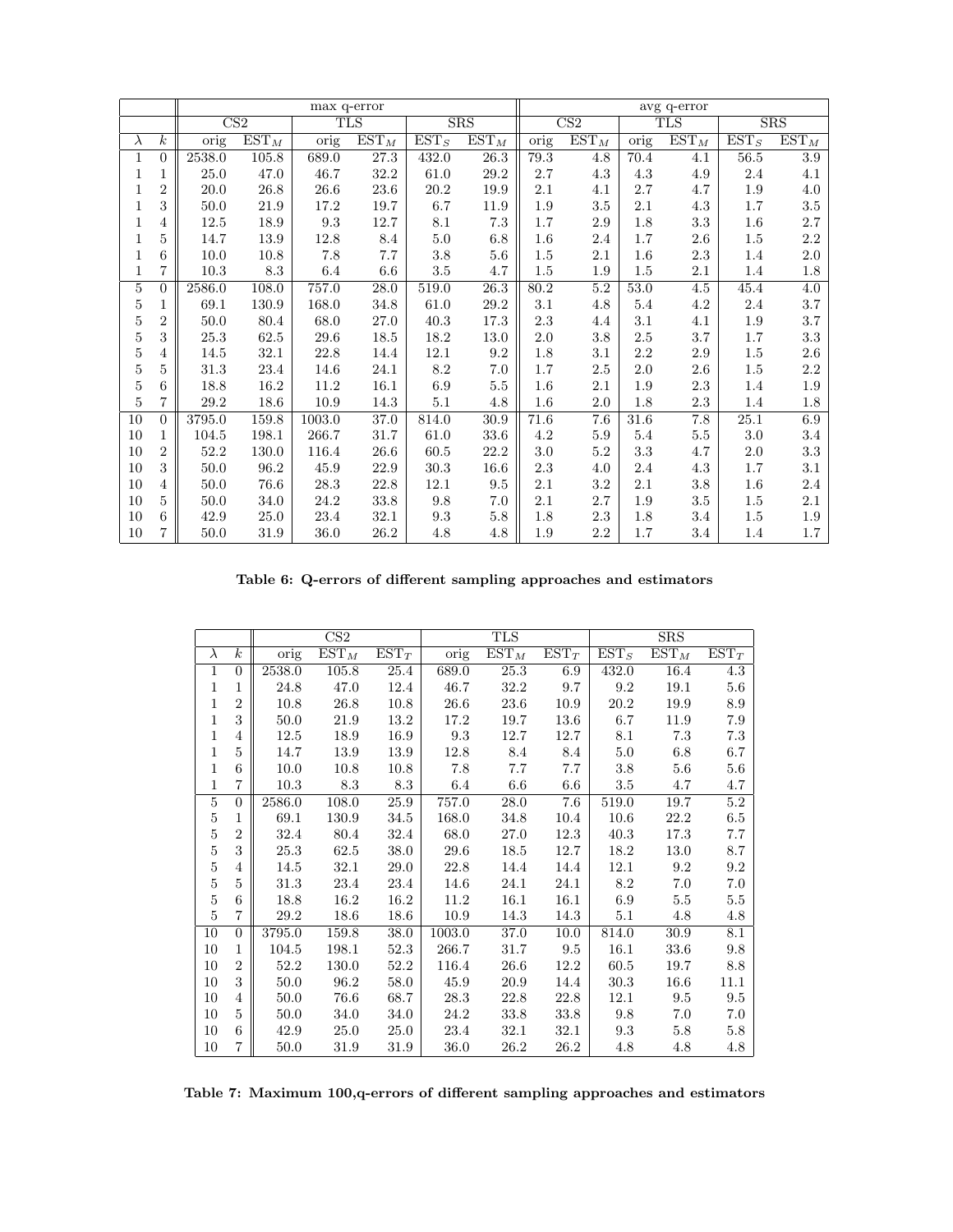|                |                  |         | CS <sub>2</sub>  |         |         | <b>TLS</b> |         |         | <b>SRS</b> |         |
|----------------|------------------|---------|------------------|---------|---------|------------|---------|---------|------------|---------|
| $\lambda$      | $\boldsymbol{k}$ | orig    | $\mathrm{EST}_M$ | $EST_T$ | orig    | $EST_M$    | $EST_T$ | $EST_S$ | $EST_{M}$  | $EST_T$ |
| $\mathbf{1}$   | $\overline{0}$   | 242.7   | 10.2             | 2.4     | 181.5   | 6.7        | 1.8     | 160.6   | 6.1        | $1.6\,$ |
| 1              | $\mathbf{1}$     | 3.8     | 7.1              | 1.9     | 4.9     | 7.1        | 2.1     | 3.0     | $6.4\,$    | 1.9     |
| 1              | $\overline{2}$   | 2.1     | 5.2              | 2.1     | 2.7     | $5.6\,$    | $2.6\,$ | 1.9     | 4.7        | 2.1     |
| 1              | 3                | 1.9     | 3.9              | 2.4     | 2.1     | 4.5        | $3.1\,$ | 1.7     | 3.7        | $2.5\,$ |
| $\mathbf{1}$   | $\overline{4}$   | 1.7     | $3.1\,$          | $2.7\,$ | 1.8     | $3.3\,$    | 3.3     | $1.6\,$ | 2.7        | $2.7\,$ |
| 1              | $\bf 5$          | $1.6\,$ | 2.4              | 2.4     | 1.7     | 2.6        | 2.6     | $1.5\,$ | 2.2        | 2.2     |
| 1              | 6                | 1.5     | 2.1              | $2.1\,$ | 1.6     | 2.3        | $2.3\,$ | 1.4     | 2.0        | 2.0     |
| 1              | $\overline{7}$   | $1.5\,$ | 1.9              | 1.9     | 1.5     | 2.1        | 2.1     | 1.4     | 1.8        | 1.8     |
| $\overline{5}$ | $\overline{0}$   | 279.4   | 11.7             | 2.8     | 182.1   | 6.7        | 1.8     | 153.7   | 5.8        | $1.5\,$ |
| $\bf 5$        | $\mathbf{1}$     | 4.8     | 9.0              | 2.4     | 7.4     | $6.8\,$    | 2.0     | 2.9     | 6.0        | 1.8     |
| $\bf 5$        | $\overline{2}$   | 2.4     | $5.9\,$          | 2.4     | 3.4     | $5.3\,$    | 2.4     | 1.9     | 4.6        | $2.0\,$ |
| $\bf 5$        | 3                | $2.0\,$ | 4.4              | $2.6\,$ | 2.6     | 4.3        | $2.9\,$ | 1.7     | $3.6\,$    | 2.4     |
| $\bf 5$        | $\overline{4}$   | 1.8     | 3.3              | 2.9     | 2.2     | 2.9        | 2.9     | $1.5\,$ | $2.6\,$    | 2.6     |
| $\rm 5$        | $\overline{5}$   | 1.7     | 2.5              | 2.5     | 2.0     | 2.6        | $2.6\,$ | 1.5     | 2.2        | 2.2     |
| $\bf 5$        | 6                | $1.6\,$ | 2.1              | $2.1\,$ | 1.9     | 2.3        | 2.3     | 1.4     | 1.9        | 1.9     |
| $\overline{5}$ | $\overline{7}$   | $1.6\,$ | $2.0\,$          | $2.0\,$ | 1.8     | 2.3        | 2.3     | 1.4     | 1.8        | 1.8     |
| 10             | $\theta$         | 351.3   | 14.7             | $3.5\,$ | 174.9   | $6.5\,$    | 1.7     | 149.1   | 5.7        | 1.5     |
| 10             | $\mathbf{1}$     | 6.9     | 13.1             | $3.5\,$ | 7.2     | 6.9        | 2.1     | $2.7\,$ | 5.7        | 1.7     |
| 10             | $\overline{2}$   | $3.2\,$ | 8.0              | 3.2     | 3.8     | 5.6        | $2.6\,$ | 2.0     | 4.3        | 1.9     |
| 10             | 3                | 2.3     | 4.8              | 2.9     | $2.6\,$ | 4.5        | 3.1     | 1.7     | 3.4        | 2.3     |
| 10             | $\overline{4}$   | $2.1\,$ | 3.4              | 3.1     | 2.2     | 3.8        | 3.8     | $1.6\,$ | 2.4        | 2.4     |
| 10             | 5                | 2.1     | 2.7              | 2.7     | $2.0\,$ | $3.5\,$    | 3.5     | $1.5\,$ | 2.1        | 2.1     |
| 10             | 6                | 1.8     | 2.3              | $2.3\,$ | 1.9     | 3.4        | 3.4     | $1.5\,$ | 1.9        | 1.9     |
| 10             | $\overline{7}$   | 1.9     | 2.2              | 2.2     | 1.8     | 3.4        | 3.4     | 1.4     | 1.7        | 1.7     |

#### Table 8: Average 100,q-errors of different sampling approaches and estimators

true measured costs (e.g., runtime). Then, according to our definition, the q-error of the cost function  $\mathcal{C}(e)$  is

$$
q\text{-error}(\mathcal{C}(e)) = \left\|\mathcal{C}(e)/\mathcal{M}(e)\right\|_Q.
$$

Let  $\mathcal{E} = \{e_1, \ldots, e_k\}$  denote a set of plans. This set could be, for example, a set of plans equivalent to a given query and generated/explored by the plan generator. Further, let  $e_{opt}$ be the optimal plan for a query  $Q$ , minimizing  $\mathcal{M}(e)$ , and  $e_{best}$  the best plan, minimizing  $\mathcal{C}(e)$ . We are now interested in the factor by which the true costs of  $e_{best}$  are larger than the true costs of the optimal plan  $e_{opt}$ . An upper bound for this factor is given in the following theorem.

THEOREM A.1. If for all 
$$
e_i \in \mathcal{E}
$$

$$
\|\mathcal{C}(e_i)/\mathcal{M}(e_i)\|_{Q} \leq q
$$

for some q, then

$$
\|\mathcal{M}(e_{best})/\mathcal{M}(e_{opt})\|_Q \leq q^2.
$$

An important corollary to the theorem is:

COROLLARY A.2. If for all 
$$
e_i \in \mathcal{E}
$$

$$
\|\mathcal{C}(e_i)/\mathcal{M}(e_i)\|_{Q} \leq q
$$

for some q and for all  $e_i \neq e_{opt}$ 

$$
q < \sqrt{\|\mathcal{M}(e_i)/\mathcal{M}(e_{opt})\|_{Q}},
$$

then

$$
\mathcal{M}(e_{best}) = \mathcal{M}(e_{opt}).
$$

That is, if we are able to make the q-error of our cost function small enough, then the corollary guarantees that we will find an optimal plan.

As input, cost functions take some cardinalities. In order to prove a result similar to Theorem A.1, the propagation of q-errors through cost functions has to be analyzed. This has been done in [20] for some cost functions, e.g., for hash joins. The results given there show that if the q-error of cardinality estimates is below  $q$ , then

$$
\|\mathcal{M}(e_{best})/\mathcal{M}(e_{opt})\|_{Q} \leq q^4.
$$

Here, we have to assume that the cost function is precise and errors only occur for the cardinality estimates. For details, an analogue to Corollary A.2 and more arguments, we refer the reader to [20]. For example, Ioannidis and Christodoulakis showed that errors propagate exponentially through joins [14]. While they use the relative error, a similar result can be shown for the q-error.

If both the cost function and the cardinality estimates contain errors, their q-errors multiply. Further note that the bounds given are tight. Comparing a quality loss of a factor of  $q^2$  for cost function errors to the loss of a factor of  $q^4$ for cardinality estimation errors leaves us to conclude that cardinality estimation errors are worse than cost function errors. The authors of [17] draw the same conclusion from their experiments.

# **B.** COMPARING  $\alpha^*$ ,  $\omega^*$  TO  $\alpha$ ,  $\omega$

Let R be a relation in  $n = |R|$  tuples,  $S = \{S_1, \ldots, S_z\}$  a set of z samples of size  $m = |S_j|$  and  $P = \{p_1, \ldots, p_y\}$  a set of y predicates on R. Define  $l_i := |\sigma_{p_i}(R)|$  as the number of tuples in R satisfying  $p_i$  and  $k_{i,j} := |\sigma_{p_i}(S_j)|$  to be the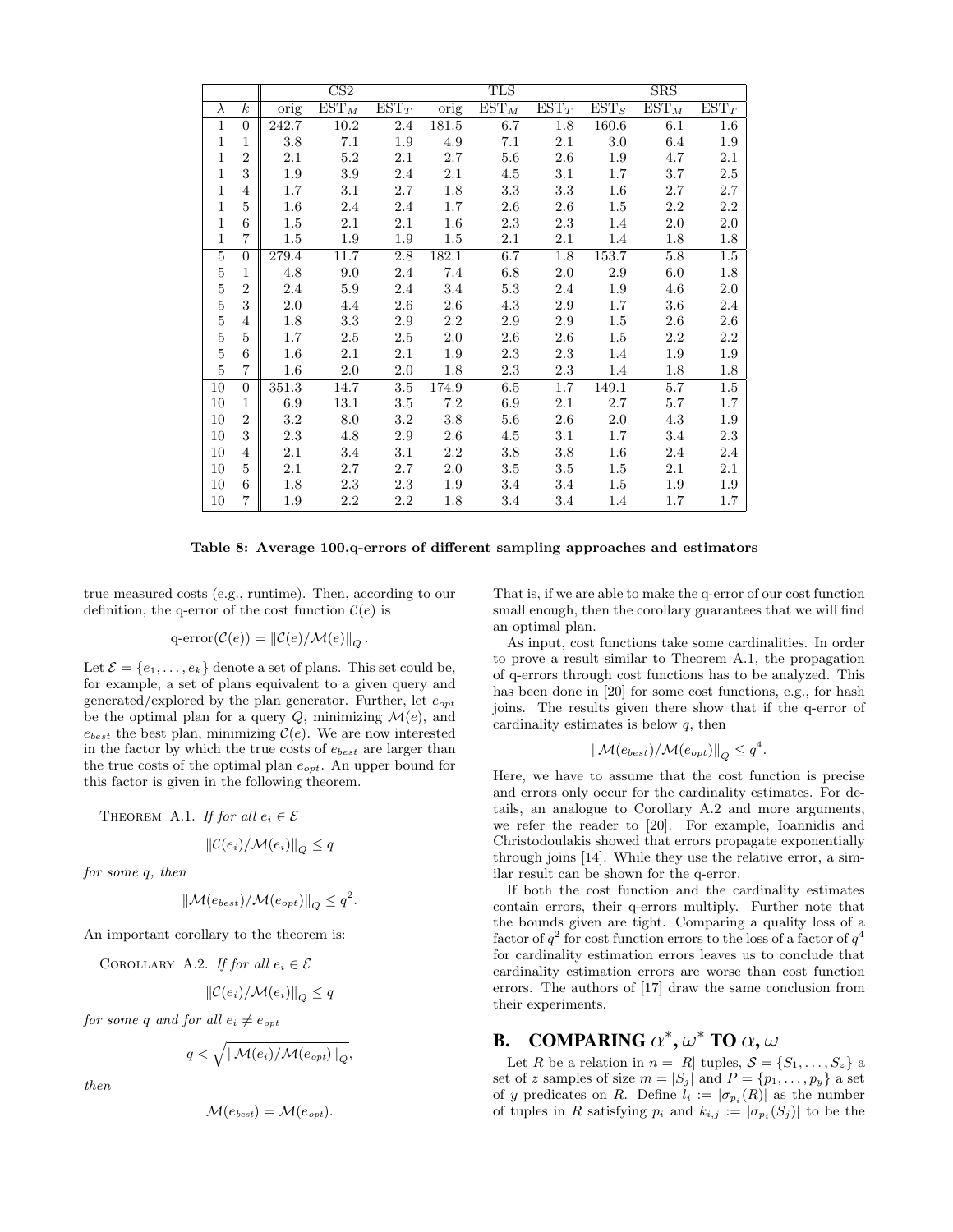number of qualifying sample tuples from  $S_i$  for  $p_i$ . Then, the  $k_{i,j}$  for any given i will be hypergeometrically distributed, independent of the dataset.

To show some experimental results illustrating this, consider Tables 9 and 10. The first column contains  $k$  and the last column the number of times  $k = k_{i,j}$ , i.e., the total number of observations of a number  $k$  of qualifying sample tuples. We define

$$
\alpha^*(k) := \min_{i,j} \{ l_i | k_{i,j} = k \}, \n\omega^*(k) := \max_{i,j} \{ l_i | k_{i,j} = k \}.
$$

Further,  $\alpha$  and  $\omega$  are determined as in Eqns. 2 and 3 for  $\epsilon = 10^{-5}$ . Finally,  $\#(l_i < \alpha)$  and  $\#(l_i > \omega)$  denote the number of cases where  $l_i$  is below  $\alpha$  or above  $\omega$ . For the forest dataset,  $n = 581012$ ,  $m = 1000$ ,  $z = 100$  different samples were considered for  $y = 400000$  random queries. The wtr data set consists of the 7 attributes latitude, longitude and altitude of the weather station where the measurements took place, the day of the year when the measurement was taken, the minimum and maximum temperature as well as the precipitation measured. It was extracted from the weather data provided by ftp.ncdc.noaa.gov for the year 1962. The dataset consists of  $n = 3474701$  tuples, we chose  $m = 10000$  and generated  $z = 100$  samples and  $y = 50000$ random queries.

For both datasets, we observe that  $\alpha^* \approx \alpha$  and  $\omega^* \approx \omega$ . Further, the number of cases where  $l_i < \alpha$  or  $l_i > \omega$  are rare.

#### C. FAST CALCULATION OF  $\alpha$  AND  $\omega$

Since  $\alpha$  and  $\omega$  are used to produce better estimates, their fast calculation is vital. This is especially true if we need many estimates, as for E6. We start this part of the appendix by giving an exact method to calculate  $\mathfrak{P}$  in Sec. C.1. This calculation allows us to calculate  $\mathcal{R}$  not only for positive integers but also for floating point numbers. In order to calculate  $\alpha(n, m, k)$  and  $\omega(n, m, k)$ , we work on the natural logarithm of this continuous definition of  $\mathfrak{P}$ . Define

$$
f(x) := \log(\mathfrak{P}(n, m, k, x)) - \log(\epsilon)
$$
 (22)

and  $x_0$  and  $x_1$  such that  $f(x_i) = 0, x_0 < nk/m, x_1 > nk/m$ . Then,

$$
\alpha(n, m, k) = \lceil x_0 \rceil,
$$
  

$$
\omega(n, m, k) = \lfloor x_1 \rfloor.
$$

Thus, the problem can be reduced to finding the roots of f.

There exist many possibilities to find the root of a function. The simplest is bisection [9, p73]. Others include fixpoint calculation [9, p79], Newton's method [9, p78], Brent's algorithm [4], and TOMS Algorithm 748 by Alefeld, Potra, and Shi[2]. Here, we present the fixpoint calculation and Newton's method.

#### C.1 Calculation of  $\mathbb P$

 $\mathcal{P}$  can be evaluated using the 1 gamma function, which calculates the logarithm of the gamma function Γ. Define  $F(x) := \log(\Gamma(x+1))$  (since  $n! = \Gamma(n+1)$ ). This has the advantage that  $\mathfrak{P}$  can then also be evaluated for non-integer

arguments. Using the definition of binomials, we have

$$
\mathfrak{P}(n, m, l, k) = \frac{\binom{n-l}{m-k} \binom{l}{k}}{\binom{m}{m}}
$$

$$
= \frac{(n-m)! \, m!}{n! \, (m-k)! \, k!}
$$

$$
* \frac{(n-l)! \, l!}{((n-m)+(k-l))! \, (l-k)!} \quad (23)
$$

and, thus, we can calculate  $\log(\mathfrak{P}(n, m, k, l))$  by

$$
log\_prob(n,m,k,l)\nif (0 == k)\nreturn -F(n-m-l) + F(n-l)\n+F(n-m) - F(n);\nif (l == k)\nreturn -F(m-k) + F(m) + F(n-k) - F(n);\nreturn -F(k) - F(m-k) + F(m)\n-F(l-k) + F(l) - F(n-m+k-l)\n+F(n-l) + F(n-m) - F(n);
$$

The evaluation of lgamma needs approximately 18 ns, that of  $\mathcal{P}$  implemented using 1 gamma on average approximately 153 ns.

### C.2 Approximation of  $\mathfrak{p}$

Another way to evaluate F is to use Stirling's approximation of factorials:

$$
n! \approx \sqrt{2\pi n} \left(\frac{n}{e}\right)^n = \sqrt{2\pi} n^{n + \frac{1}{2}} e^{-n}.
$$

Replacing all factorials in Eqn. 23 by Stirling's approximation and applying the logarithm, we get after some simplifications:

$$
\log(\mathfrak{P}(n,m,k,l)) \approx -m - \ln(d) + R + l*N,
$$
 (24)

where

$$
d := \frac{n! (m-k)! k!}{(n-m)! m!} \tag{25}
$$
  
\n
$$
\approx \sqrt{2\pi} e^{-m} \frac{n^{n+\frac{1}{2}} (m-k)^{(m-k)+\frac{1}{2}} k^{k+\frac{1}{2}}}{(n-m)^{(n-m)+\frac{1}{2}} m^{m+\frac{1}{2}}},
$$
  
\n
$$
R := +(n+\frac{1}{2}) \ln(n-l) + \frac{1}{2} \ln(l)
$$
  
\n
$$
-(n-m+k+\frac{1}{2}) \ln(n-m+k-l)
$$
  
\n
$$
+(k-\frac{1}{2}) \ln(l-k), \tag{26}
$$

$$
N := \ln(n - m + k - l) - \ln(n - l) + \ln(l)
$$
  
-  $\ln(l - k).$  (27)

Note that  $d$  is independent of  $l$ , and  $N$  and  $R$  contain only terms in which l occurs logarithmically. The evaluation of log requires approximately 4.8 ns. The evalution of Eqn. 24 requires about 147 ns. This is not much of a gain, but Eqn. 24 will be the basis for an efficient calculation of  $\alpha$  and  $\omega$ . For small k, k! in d should be calculated exactly. Special cases are required for  $k = 0, k = 1$ , and  $k = m$ . Since we do not need  $\alpha$  and  $\omega$  for  $k \geq \eta_2(n,m)$ , we ignore the latter case here.

To treat the other two special cases, we define the selectivity  $s := l/n$  and the sample fraction  $t := m/n$ . The rest of the appendix assumes that  $1 - s - t \geq 0.9$ , which assures that subsequent approximations are relatively precise. Since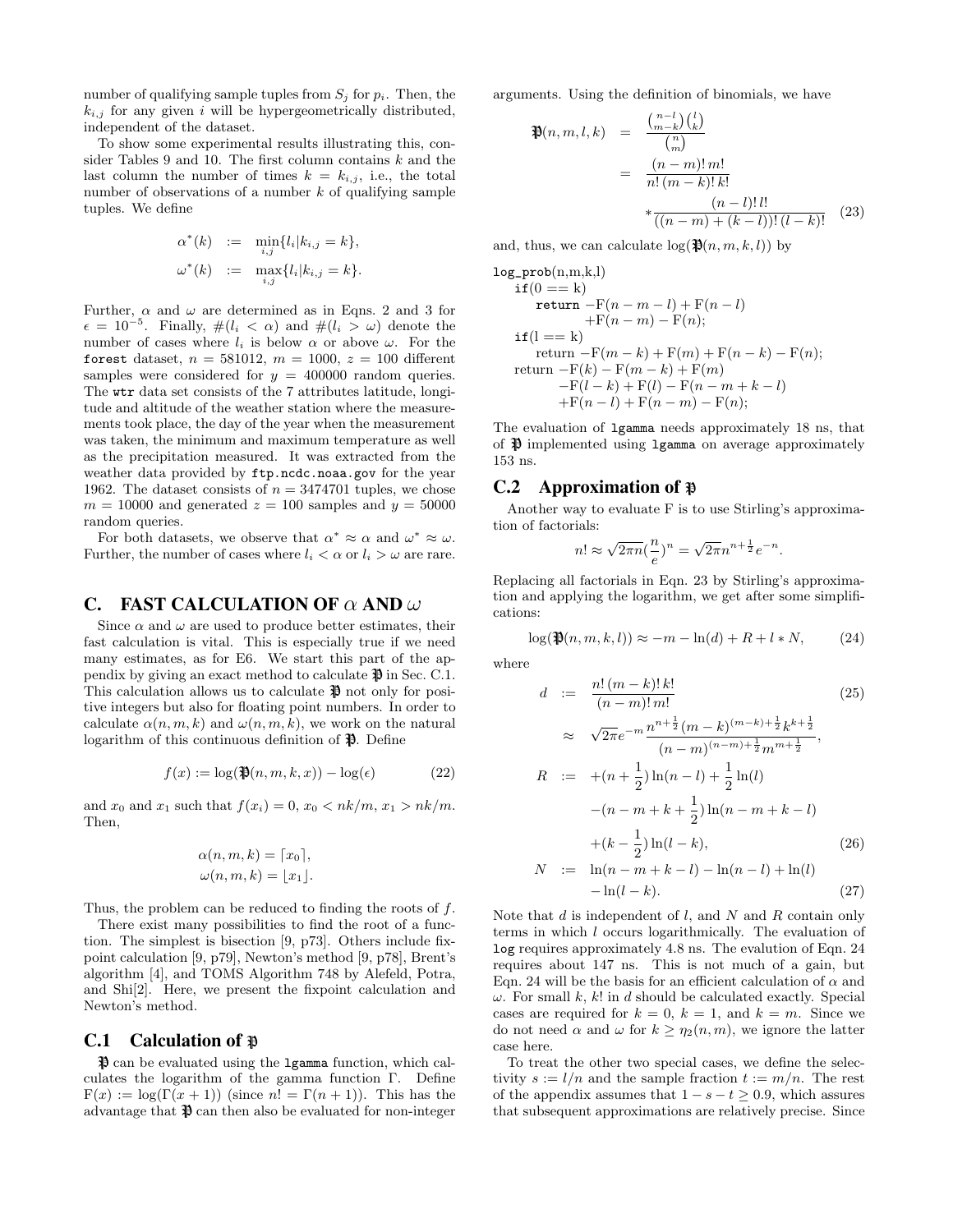| $\boldsymbol{k}$ | $\bar{\alpha^*}$ | $\overline{\omega^*}$ | $\alpha$       | $\omega$ | $\#(l_i < \alpha)$ | $\#(l_i > \omega)$ | $\#obs$  |
|------------------|------------------|-----------------------|----------------|----------|--------------------|--------------------|----------|
| $\theta$         | 1                | 7251                  | $\overline{0}$ | 6645     | 0                  | $\overline{2}$     | 25337242 |
| 1                | $\mathbf{1}$     | 7706                  | 1              | 8169     | $\overline{0}$     | $\theta$           | 3913153  |
| $\overline{2}$   | $\overline{2}$   | 9540                  | 4              | 9463     | 11                 | 1                  | 1742642  |
| 3                | 10               | 11088                 | 25             | 10641    | 8                  | $\overline{2}$     | 1067610  |
| 4                | 37               | 12577                 | 77             | 11747    | 13                 | 1                  | 754422   |
| 5                | 124              | 12089                 | 163            | 12800    | 7                  | $\theta$           | 574669   |
| 6                | 211              | 12782                 | 280            | 13814    | 4                  | $\Omega$           | 459945   |
| $\overline{7}$   | 309              | 14681                 | 425            | 14797    | 9                  | $\Omega$           | 379896   |
| 8                | 380              | 16217                 | 594            | 15753    | 8                  | 3                  | 322437   |
| 9                | 613              | 16223                 | 784            | 16689    | $\overline{4}$     | $\theta$           | 277882   |
| 10               | 838              | 16052                 | 994            | 17606    | 5                  | $\Omega$           | 242548   |
| 11               | 990              | 18361                 | 1219           | 18507    | 3                  | $\Omega$           | 214886   |
| 12               | 1022             | 19536                 | 1460           | 19394    | $\overline{2}$     | 1                  | 191903   |
| 13               | 1467             | 20531                 | 1714           | 20269    | $\overline{7}$     | 1                  | 173017   |
| 14               | 1469             | 21831                 | 1980           | 21132    | 1                  | $\overline{2}$     | 158124   |
| 15               | 2313             | 20740                 | 2256           | 21986    | $\boldsymbol{0}$   | $\theta$           | 144492   |
| 16               | 2303             | 21894                 | 2543           | 22830    | 3                  | $\theta$           | 132444   |
| 17               | 2402             | 22665                 | 2839           | 23666    | 4                  | $\Omega$           | 123376   |
| 18               | 3145             | 22864                 | 3143           | 24494    | $\boldsymbol{0}$   | $\Omega$           | 114910   |
| 19               | 3216             | 24725                 | 3455           | 25315    | 3                  | $\theta$           | 107034   |
| 20               | 3656             | 25051                 | 3774           | 26129    | 1                  | $\theta$           | 99641    |

Table 9: Comparing  $\alpha^*$ ,  $\omega^*$  to  $\alpha$ ,  $\omega$ : forest

| $\boldsymbol{k}$ | $\alpha^*$     | $\omega^*$ | $\alpha$ | $\omega$ | $\#(l_i < \alpha)$ | $\#(l_i > \omega)$ | $\#$ obs |
|------------------|----------------|------------|----------|----------|--------------------|--------------------|----------|
| $\theta$         | 1              | 3199       | $\theta$ | 3992     | 0                  | 0                  | 4240748  |
| 1                | 1              | 4952       | 1        | 4911     | 0                  | 1                  | 178077   |
| $\overline{2}$   | $\overline{2}$ | 4544       | 3        | 5692     | 1                  | 0                  | 55821    |
| 3                | 29             | 5379       | 15       | 6405     | 0                  | 0                  | 31620    |
| 4                | 63             | 6519       | 47       | 7073     | 0                  | 0                  | 22428    |
| 5                | 113            | 7691       | 98       | 7710     | 0                  | 0                  | 16618    |
| 6                | 244            | 7296       | 168      | 8324     | 0                  | 0                  | 13832    |
| 7                | 346            | 7215       | 255      | 8918     | 0                  | 0                  | 11810    |
| 8                | 608            | 9359       | 356      | 9498     | 0                  | 0                  | 10386    |
| 9                | 494            | 8927       | 469      | 10065    | 0                  | 0                  | 9431     |
| 10               | 627            | 9017       | 594      | 10621    | 0                  | 0                  | 8654     |
| 11               | 730            | 9765       | 728      | 11167    | 0                  | 0                  | 7901     |
| 12               | 1005           | 10291      | 872      | 11705    | $^{(1)}$           | 0                  | 7278     |
| 13               | 1245           | 10951      | 1023     | 12236    | 0                  | 0                  | 6699     |
| 14               | 1311           | 11109      | 1181     | 12760    | 0                  | 0                  | 6227     |
| 15               | 1490           | 11101      | 1346     | 13279    | 0                  | $\overline{0}$     | 5665     |
| 16               | 1615           | 11714      | 1516     | 13791    | 0                  | 0                  | 5279     |
| 17               | 1990           | 13391      | 1692     | 14299    | 0                  | 0                  | 4913     |
| 18               | 1811           | 12794      | 1873     | 14803    | 1                  | 0                  | 4659     |
| 19               | 2705           | 13304      | 2058     | 15302    | 0                  | 0                  | 4240     |
| 20               | 2546           | 13431      | 2248     | 15797    | 0                  | 0                  | 3877     |

Table 10: Comparing  $\alpha^*$ ,  $\omega^*$  to  $\alpha$ ,  $\omega$ : wtr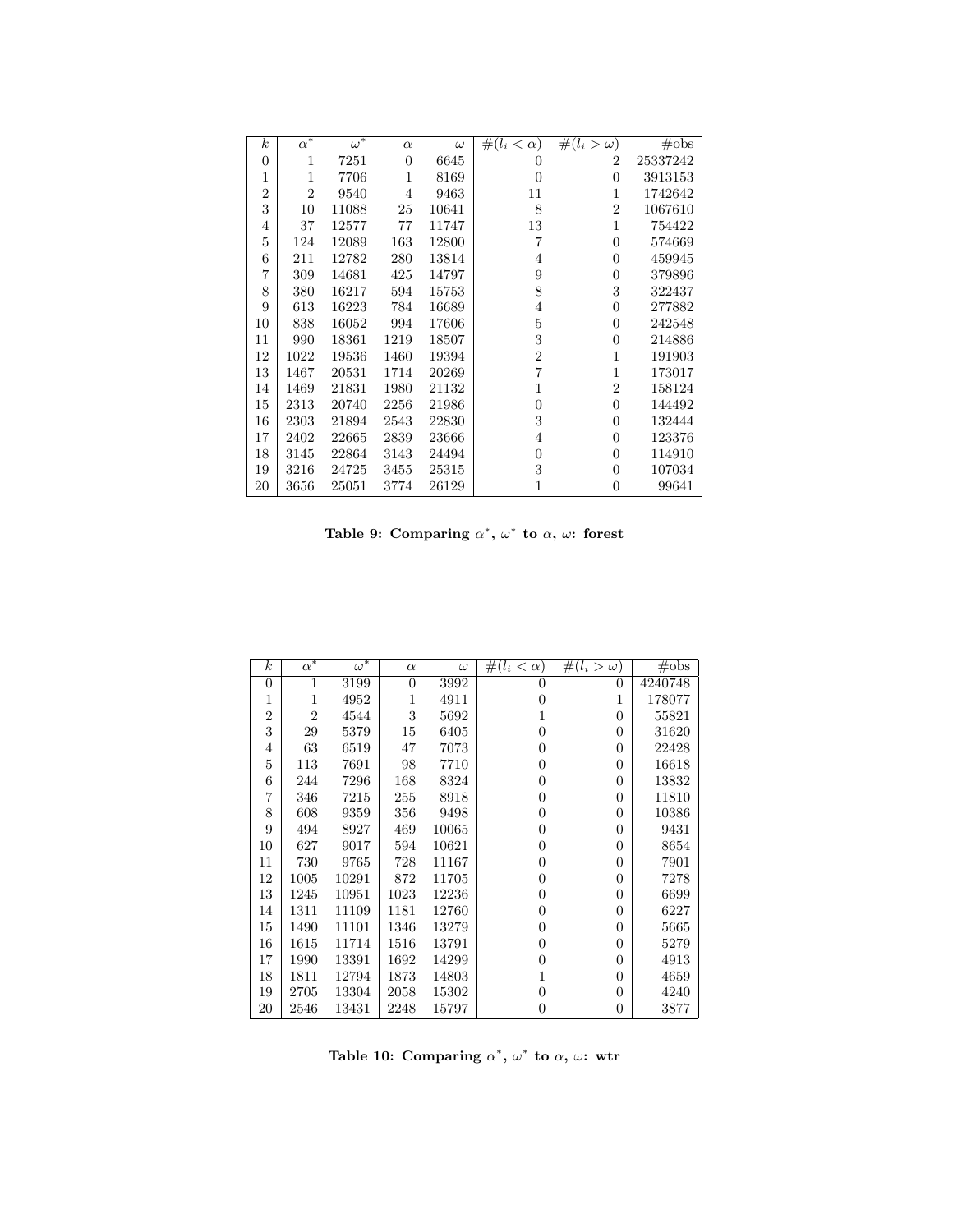the sample fraction is at most a low single digit percentage, and  $\alpha$  and  $\omega$  are only needed for low selectivities (cf. Table 5,  $\lambda$ -column), this is no restriction in practice.

Using  $s$  and  $t$ , we have the following two approximations for  $k = 0$ :

$$
\log(\mathfrak{P}(n,m,0,l)) \approx -stn, \tag{28}
$$

$$
\log(\mathfrak{P}(n,m,0,l)) \approx -stn(1+0.5s), \tag{29}
$$

where the latter approximation is a little bit more precise. Deriving these approximations is quite tedious, but the main idea is to use the approximations  $log(x) \approx (x - 1)$  and  $x \log(x) \approx x - 1$ , where additionally  $\log(x) \leq (x - 1)$  and  $x \log(x) \geq x - 1$  for  $x \in [0.9, 1]$ . We apply both approximations in turn to Eqn. 24 and then take the arithmetic mean of the two resulting approximations.

Using

$$
\mathfrak{P}(n,m,1,l) = \frac{lm}{(n-l-m+1)} \mathfrak{P}(n,m,0,l) \qquad (30)
$$

and Eqn 28, it is easy to show that

 $\log(\mathfrak{P}(n, m, 1, l)) \approx \log(n) + \log(t) + \log(s) - t + (1 - tn)s.$ (31)

**C.3**  $\alpha$ ,  $\omega$  for  $k = 0$ 

We have

$$
\alpha(n, m, 0) = 0,
$$
  
\n
$$
\omega(n, m, 0) \approx -\log(\epsilon) \frac{n}{m},
$$
  
\n
$$
\omega(n, m, 0) \approx (\sqrt{1 - 2\log(\epsilon)/(tn)} - 1)n,
$$

where the first equation is obvious. The latter two can easily be derived using Eqn. 28 and Eqn. 29, resp.

#### **C.4**  $\alpha$ ,  $\omega$  for  $k = 1$

To calculate  $\alpha$  and  $\omega$  for  $k = 1$ , we start by using Eqn. 31 and defining the following abbreviations:

a = 1 - tn = (1 - m),  
b = log(
$$
\epsilon
$$
) - log( $n$ ) - log( $t$ ) + t.

Then, we consider the following series of equivalent equalities (in fact approximations only):

$$
\log(\mathfrak{P}(n, m, 1, l)) = \epsilon,
$$
  
\n
$$
\log(s) + as = b,
$$
  
\n
$$
s \exp(as) = \exp(b),
$$
  
\n
$$
as \exp(as) = a \exp(b),
$$
  
\n
$$
s = \frac{W(a \exp(b))}{a},
$$

where  $W$  is the Lambert W function. Finally,

$$
\alpha(n, m, 1) \approx \left\lceil n \frac{W_0(a \exp(b))}{a} \right\rceil,
$$
  

$$
\omega(n, m, 1) \approx \left\lfloor n \frac{W_{-1}(a \exp(b))}{a} \right\rfloor,
$$

where  $W_0$  and  $W_{-1}$  are the two branches of the Lambert W function. The Lambert W function can be implemented efficiently using Fukushima's excellent method [10], which executes in roughly 37 ns.

# C.5  $\alpha$ ,  $\omega$  for  $k > 1$ : Fixpoint

We start by solving Eqn. 24 for  $l$ , which yields:

$$
l = \frac{\ln(\epsilon) + m + \ln(d) - R}{N}.
$$
 (32)

Using this, it is easy to derive the following fixpoint procedure:

fixpoint(n, m, k,  $l_{start}$ ) calculate  $d$  according Eqn. 25  $e = \log(\epsilon) + m + \log(d)$  $l = l_{\text{start}}$ do {  $l_{\text{old}} = l$ calculate  $R$  according to Eqn. 26 calculate  $N$  according to Eqn. 27  $l = (e - R)/N$ } while( $0.1 < |l_{\text{old}} - l|$ ) return  $l$ ;

### C.6  $\alpha$ ,  $\omega$  for  $k > 1$ : Newton

Newton's method requires the derivative of  $f$ . We use an approximation of the derivative of  $f$  derived from plugging Eqn. 24 into the definition of f (Eqn. 22) for  $log(\mathfrak{P}(\cdot))$  and then calculating the derivative of this approximation of f. For convenience, we give this derivative here:

$$
f'(x) \approx (k - m + n + 0.5)/(k - m + n - x)
$$
  
\n
$$
-x/(k - m + (n - x))
$$
  
\n
$$
+ \log(k) - m + (n - x))
$$
  
\n
$$
+ (k - 0.5)/(x - k)
$$
  
\n
$$
-x/(x - k)
$$
  
\n
$$
- \log(x - k)
$$
  
\n
$$
- (n + 0.5)/(n - x)
$$
  
\n
$$
+x/(n - x)
$$
  
\n
$$
- \log(n - x)
$$
  
\n
$$
+0.5/x + \log(x) + 1
$$

Although Newton's method is well known, we give its pseudocode:

$$
\begin{array}{ll}\text{newton}(n, m, k, l_\text{start})\\ & l = l_\text{start} \\ & \text{do} \left\{ \begin{array}{ll} & l = l - \frac{f(l)}{f'(l)} \end{array} \right\} / \text{ note:} & f, f' \text{ need } n, m, k, l \\ & \text{b while} (0.0001 < |l|) \\ & \text{return } l \text{;} \end{array}
$$

# C.7  $\alpha$ ,  $\omega$  for  $k > 1$ : Initial Value

Both the fixpoint procedure and Newton's method need a start value. We use for  $\alpha$ 

$$
l_{\text{start}} := \left\{ \begin{array}{ll} \frac{8n}{11m}k & \text{if } m < 3*k \\ 0.4 \frac{n}{m}k & \text{if } 50 < k \\ 0.3 \frac{n}{m}k & \text{if } 30 < k \\ 0.2 \frac{n}{m}k & \text{if } 20 < k \\ 0.1 \frac{n}{m}k & \text{if } 12 < k \\ \frac{n}{x_km}k & \text{else,} \end{array} \right.
$$

where  $x_k = 500, 80, 40, 20, 15, 10, 8, 7, 6, 6, 5$  for  $k = 2, 3, ..., 12$ .